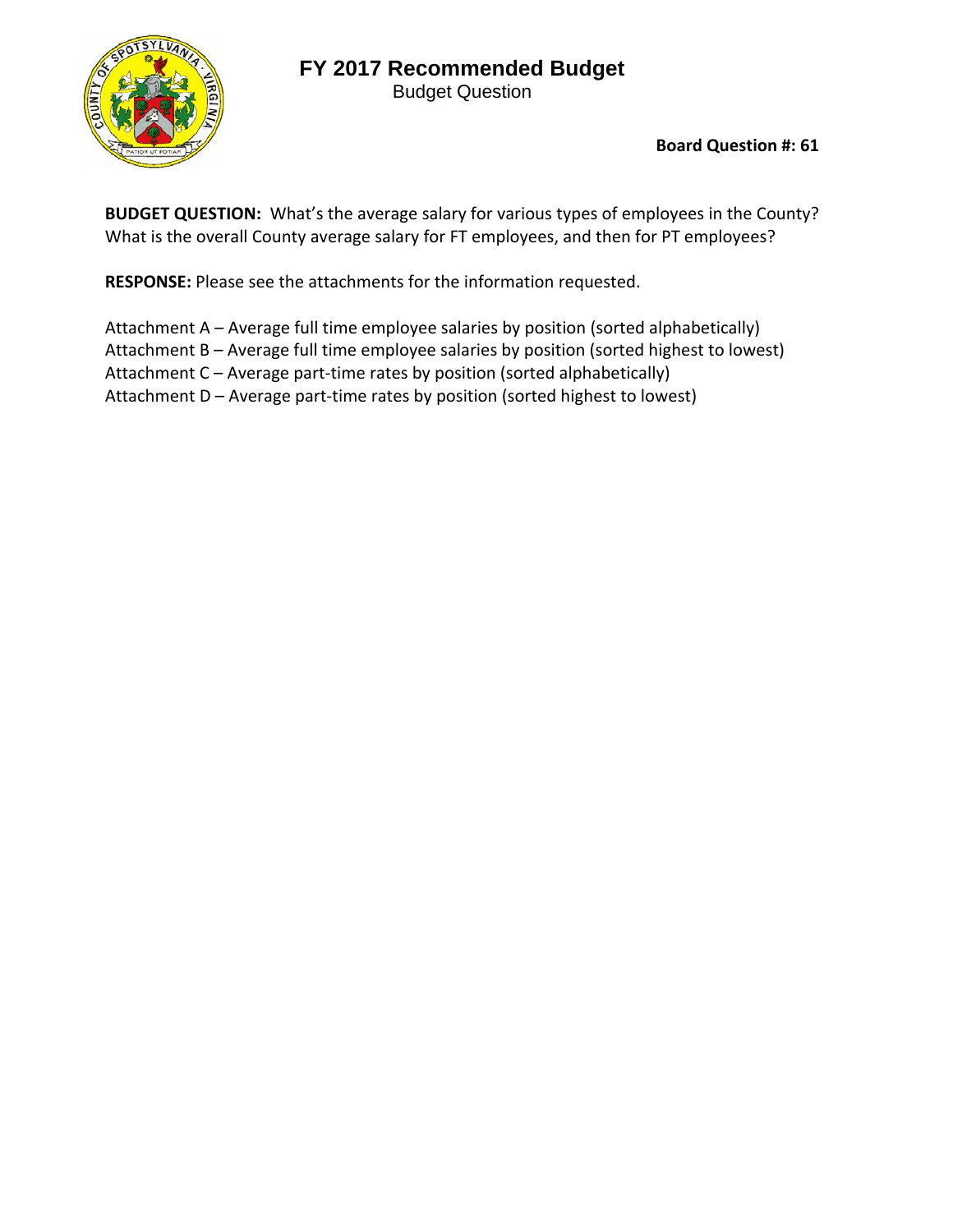| <b>Job Title</b>                          | Grade | Rate |       | <b>Salary</b> |              |
|-------------------------------------------|-------|------|-------|---------------|--------------|
| <b>ACCOUNT CLERK I</b>                    | G08   | \$   | 15.52 | \$            | 32,291.90    |
| <b>ACCOUNT CLERK II</b>                   | G11   | \$   | 17.84 | \$            | 37,102.17    |
| <b>ACCOUNTANT I</b>                       | G17   | \$   | 26.73 | \$            | 55,598.82    |
| <b>ACCOUNTING MANAGER</b>                 | G22   | \$   | 33.26 | \$            | 69,186.62    |
| <b>ACCOUNTING TECHNICIAN I</b>            | G11   | \$   | 17.88 | \$            | 37,200.52    |
| <b>ACCOUNTING TECHNICIAN II</b>           | G13   | \$   | 21.71 | \$            | 45,160.75    |
| <b>ACCOUNTING TECHNICIAN III</b>          | G15   | \$   | 24.39 | \$            | 50,736.51    |
| ADMINISTRATIVE ASSISTANT                  | G14   | \$   | 22.62 | \$            | 47,042.80    |
| <b>ADMINISTRATIVE MANAGER</b>             | G20   | \$   | 39.03 | \$            | 81,176.37    |
| <b>ADMINISTRATIVE SUPPORT SUPER</b>       | G16   | \$   | 34.81 | \$            | 72,410.62    |
| AIDE II                                   | G09   | \$   | 16.53 | \$            | 34,386.85    |
| <b>ANIMAL CONTROL CLERK</b>               | G07   | \$   | 15.77 | \$            | 32,794.11    |
| ANIMAL CONTROL SHELTER ASST               | G07   | \$   | 14.25 | \$            | 29,636.60    |
| ANIMAL CONTROL SHELTER MANAGER            | G13   | \$   | 24.51 | \$            | 50,975.60    |
| <b>APPRAISER I</b>                        | G12   | \$   | 17.59 | \$            | 36,581.33    |
| <b>APPRAISER II</b>                       | G16   | \$   | 21.66 | \$            | 45,061.44    |
| APPRAISER III/CAMA TECH ANYST             | G19   | \$   | 33.92 | \$            | 70,550.90    |
| APPRAISER SUPV/CAMA TECH ANYST            | G19   | \$   | 30.82 | \$            | 64,104.35    |
| ASSESSMENT TECHNICIAN                     | G10   | \$   | 16.03 | \$            | 33,343.29    |
| <b>ASST CHIEF DEPUTY-CIRCUIT CRT</b>      | G20   | \$   | 29.33 | \$            | 61,000.00    |
| <b>ASST COMMISSIONER OF REVENUE</b>       | G17   | \$   | 35.12 | \$            | 73,049.39    |
| <b>ASST COMMONWEALTH'S ATTORNEY</b>       | G27   | \$   | 37.48 | \$            | 77,964.75    |
| <b>ASST COUNTY ADMINISTRATOR</b>          | G30   | \$   | 72.31 | \$.           | 150,401.26   |
| <b>ASST COUNTY ATTORNEY</b>               | G27   | \$   | 38.65 | \$            | 80,398.74    |
| <b>ASST DIR OF INFORMATION SERVIC</b>     | G26   | \$   | 50.48 | \$            | 105,000.00   |
| <b>ASST DIR OF PARKS &amp; RECREATION</b> | G23   | \$   | 47.16 | \$            | 98,083.86    |
| <b>ASST DIR OF PLANNING</b>               | G26   | \$   | 47.15 | \$            | 98,063.26    |
| ASST LANDFILL SUPERINTENDENT              | G18   | \$   | 36.37 | \$            | 75,658.54    |
| <b>ASST TO COUNTY ADMINISTRATION</b>      | G16   | \$   | 25.87 | \$            | 53,813.98    |
| <b>BATTALION CHIEFS 24/7</b>              | E22   | \$   | 29.11 | \$            | 80,225.02    |
| <b>BUDGET ANALYST I</b>                   | G17   | \$   | 26.75 | \$.           | 55,646.51    |
| <b>BUDGET MANAGER</b>                     | G27   | \$   | 45.10 | \$            | 93,806.75    |
| <b>BUILDING OFFICE ASSISTANT</b>          | G11   | \$   | 20.55 | \$.           | 42,750.45    |
| <b>BUSINESS MANAGER</b>                   | G20   | \$   | 28.37 | \$            | 59,000.00    |
| <b>BUSINESS RETENTION SPECIALIST</b>      | G18   | \$   | 23.72 | \$.           | 49,343.84    |
| CAPTAIN (FREM)                            | G20   | \$   | 27.97 | \$            | 58,181.83    |
| CAPTAIN (FREM) 24/7                       | E20   | \$   | 23.86 | \$.           | 65,758.95    |
| CAPTAIN (SHERIFF)                         | G24   | \$   | 36.59 | \$            | 76,105.58    |
| <b>CASHIER</b>                            | G08   | \$   | 14.78 | \$            | 30,751.24    |
| <b>CASHIER COORDINATOR</b>                | G10   | \$   | 16.54 | \$            | 34,409.65    |
| CHIEF DEPUTY(REGISTRAR)                   | G12   | \$   | 20.52 | \$            | 42,679.10    |
| CHIEF DEPUTY(TREASURER)                   | G22   | \$   | 38.60 | \$            | 80,297.57    |
| CHIEF DEPUTY-CLERK OF COURTS              | G20   | \$   | 29.33 | \$            | 61,000.00    |
| <b>CHIEF OF FREM</b>                      | G30   | \$   | 60.81 | \$.           | 126,474.82   |
| CHIEF REAL ESTATE APPRAISER               | G26   | \$   | 52.03 |               | \$108,212.21 |
| <b>CHIEF W PLANT OPERATOR</b>             | G20   | \$   | 34.13 | \$            | 70,992.98    |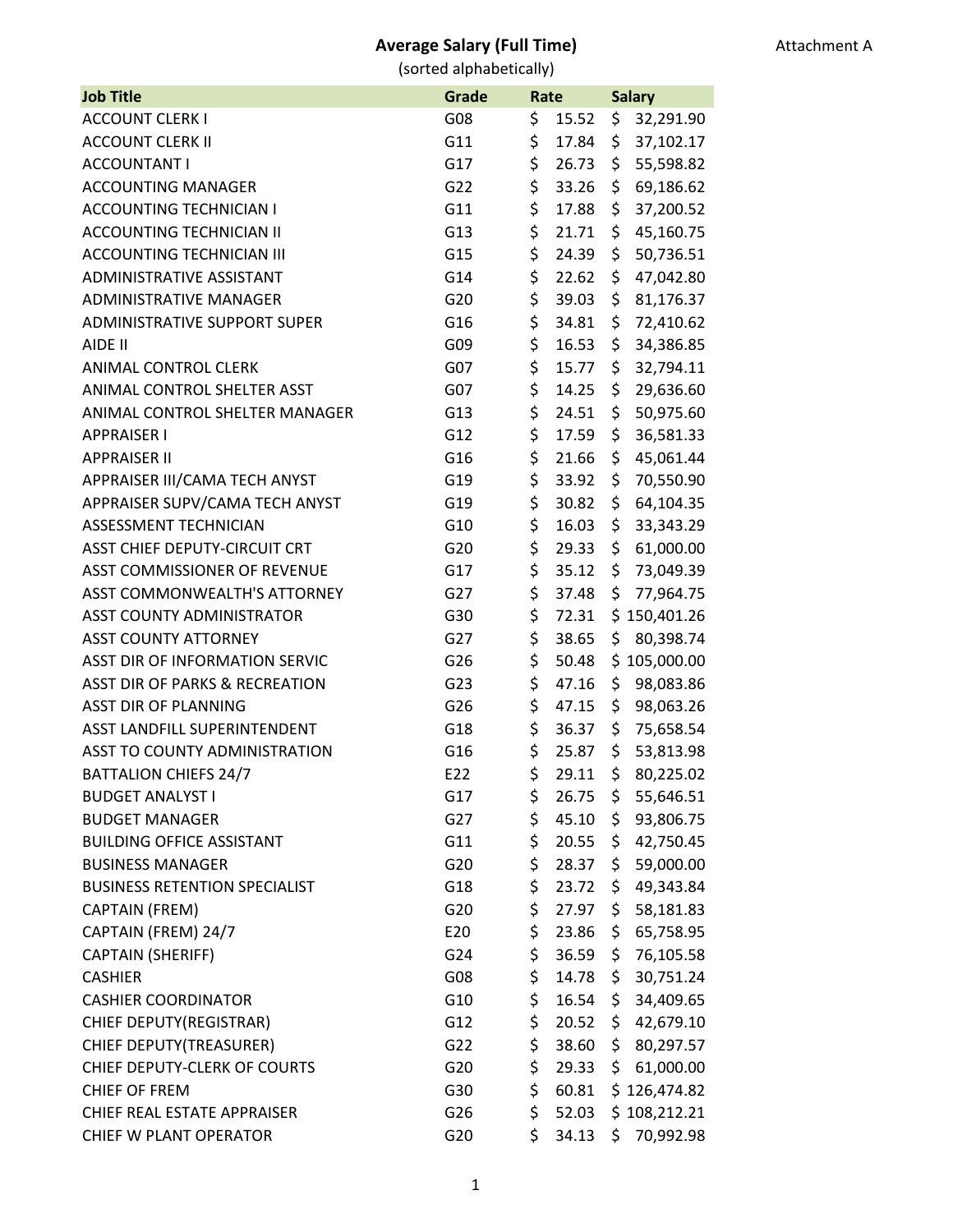| <b>Job Title</b>                      | Grade           | Rate |       | <b>Salary</b>    |  |
|---------------------------------------|-----------------|------|-------|------------------|--|
| CHIEF WW PLANT OPERATOR               | G20             | \$   | 28.04 | \$<br>58,319.52  |  |
| <b>CIVIL PROCESS CLERK</b>            | G08             | \$   | 15.01 | 31,210.40<br>\$. |  |
| <b>CLERK</b>                          | G06             | \$   | 13.24 | \$<br>27,538.60  |  |
| <b>CLERK OF THE CIRCUIT COURT</b>     | EL.             | \$   | 71.92 | \$149,587.57     |  |
| <b>CODE ENFORCEMENT OFFICER</b>       | G17             | \$   | 27.19 | \$<br>56,557.19  |  |
| <b>COLLECTIONS FOREMAN</b>            | G16             | \$   | 34.06 | \$<br>70,847.50  |  |
| <b>COLLECTIONS TECHNICIAN</b>         | G12             | \$   | 24.46 | 50,879.09<br>\$  |  |
| <b>COMMERCIAL INSPECTOR</b>           | G18             | \$   | 29.04 | \$<br>60,402.32  |  |
| <b>COMMERCIAL PLANS REVIEWER</b>      | G20             | \$   | 32.67 | 67,959.01<br>\$  |  |
| <b>COMMISSIONER OF REVENUE</b>        | EL.             | \$   | 57.35 | \$119,284.26     |  |
| <b>COMMONWEALTH'S ATTORNEY</b>        | EL              | \$   | 68.64 | \$142,774.00     |  |
| <b>COMMUNICATIONS OFFICER</b>         | G12             | \$   | 18.51 | \$<br>38,508.86  |  |
| <b>COMMUNICATIONS OPERATOR</b>        | G08             | \$   | 14.58 | \$<br>30,326.19  |  |
| <b>COMMUNICATIONS SUPERVISOR</b>      | G17             | \$   | 23.64 | 49,177.91<br>\$  |  |
| <b>CONSTRUCTION TECHNICIAN</b>        | G14             | \$   | 25.78 | \$<br>53,625.63  |  |
| <b>CONSTRUCTION TECHNICIAN I</b>      | G13             | \$   | 27.14 | 56,453.28<br>\$  |  |
| <b>CONSTRUCTION TECHNICIAN II</b>     | G15             | \$   | 28.72 | \$<br>59,737.74  |  |
| <b>CONTROLLER</b>                     | G27             | \$   | 47.44 | \$<br>98,673.33  |  |
| <b>COUNTY ADMINISTRATOR</b>           | <b>CON</b>      | \$   | 76.82 | \$159,795.00     |  |
| <b>COUNTY ATTORNEY</b>                | <b>CON</b>      | \$   | 79.04 | \$164,399.25     |  |
| <b>COURT SERVICES</b>                 |                 | \$   | 21.02 | \$<br>43,718.28  |  |
| <b>CRIME ANALYST</b>                  | G15             | \$   | 20.81 | \$<br>43,276.48  |  |
| <b>CRIMINAL WARRANTS CLERK</b>        | G <sub>07</sub> | \$   | 14.08 | 29,286.40<br>\$  |  |
| <b>CRIMINAL WARRANTS SUPERVISOR</b>   | G14             | \$   | 20.11 | \$<br>41,824.02  |  |
| CROSS CONECT CONTROL COORD            | G19             | \$   | 43.11 | \$<br>89,678.58  |  |
| <b>CSA OFFICE ASSISTANT</b>           | G10             | \$   | 16.06 | \$<br>33,397.94  |  |
| <b>CSA PROGRAM ADMINISTRATOR</b>      | G20             | \$   | 26.15 | \$<br>54,400.53  |  |
| <b>CUSTOMER SERVICE REPRESENTATIV</b> | G09             | \$   | 18.70 | \$<br>38,893.85  |  |
| DEPUTY BUILDING OFFICIAL              | G23             | \$   | 39.50 | \$<br>82,155.22  |  |
| DEPUTY CHIEF-FREM                     | G27             | \$   | 45.71 | \$<br>95,071.95  |  |
| <b>DEPUTY CLERK</b>                   | G15             | \$   | 27.60 | \$.<br>57,415.15 |  |
| <b>DEPUTY CLERK II</b>                | G10             | \$   | 18.22 | 37,900.60<br>\$  |  |
| <b>DEPUTY CLERK III</b>               | G12             | \$   | 19.10 | 39,730.70<br>\$. |  |
| <b>DEPUTY CLERK IV</b>                | G16             | \$   | 24.65 | \$.<br>51,265.86 |  |
| DEPUTY COUNTY ADMINISTRATOR           | G33             | \$   | 68.07 | \$141,580.82     |  |
| DEPUTY COUNTY ATTORNEY                | G30             | \$   | 60.62 | \$126,096.46     |  |
| DEPUTY DIRECTOR OF ECON DEV           | G24             | \$   | 49.76 | \$103,508.08     |  |
| DEPUTY DIRECTOR OF SOCIAL SVCS        | G26             | \$   | 36.11 | 75,110.46<br>\$  |  |
| DEPUTY DIRECTOR/ZONING ADMIN          | G22             | \$   | 39.45 | 82,048.95<br>\$. |  |
| <b>DEPUTY II - STATE INCOME</b>       | G10             | \$   | 16.70 | 34,733.09<br>\$. |  |
| DEPUTY III - STATE INCOME             | G12             | \$   | 18.06 | \$.<br>37,561.47 |  |
| DEPUTY IV (TREAS)                     | G18             | \$   | 31.61 | 65,752.44<br>\$. |  |
| <b>DEPUTY SHERIFF</b>                 | G15             | \$   | 21.98 | \$<br>45,719.75  |  |
| <b>DETECTIVE</b>                      | G16             | \$   | 24.98 | 51,955.49<br>\$. |  |
| DIR OF CODE COMP/CHIEF BLDG OF        | G27             | \$   | 56.88 | \$118,305.41     |  |
| DIR OF CODE COMP/ZONING ADMIN         | G27             | \$   | 55.57 | \$115,580.61     |  |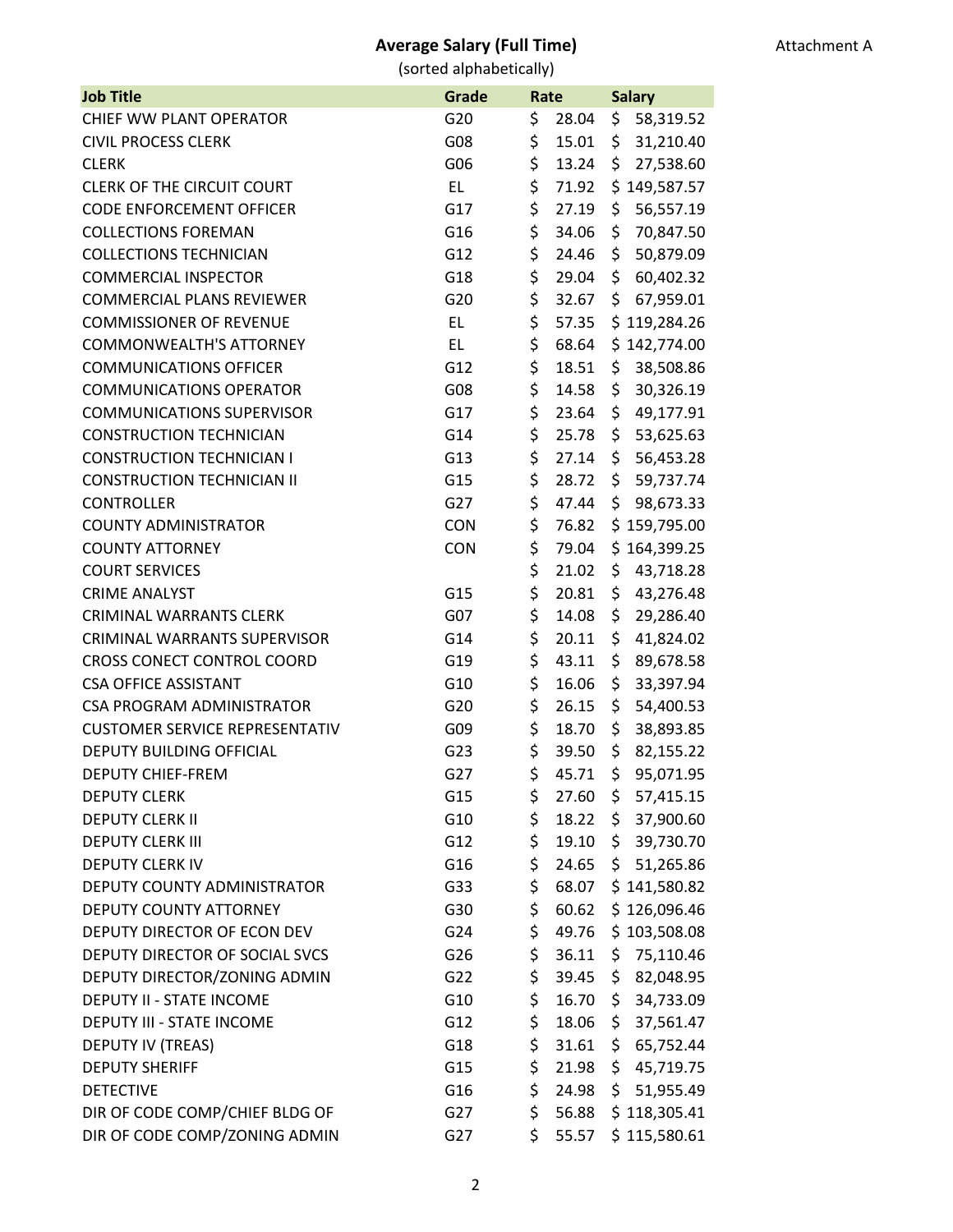Attachment A

| <b>Job Title</b>                         | Grade | Rate                   |     | <b>Salary</b> |  |
|------------------------------------------|-------|------------------------|-----|---------------|--|
| DIR OF ELECTIONS/GEN REGISTRAR           | UC    | \$<br>32.19            | \$  | 66,953.54     |  |
| DIR OF ECONOMIC DEVELOPMENT              | G30   | \$<br>48.96            |     | \$101,843.04  |  |
| <b>DIR OF FINANCE</b>                    | G30   | \$<br>53.11            |     | \$110,477.54  |  |
| DIR OF HUMAN RESOURCES                   | G30   | \$<br>53.36            |     | \$110,987.76  |  |
| DIR OF INFORMATION SERVICES              | G30   | \$<br>56.40            |     | \$117,311.58  |  |
| DIR OF PARKS & RECREATION                | G30   | \$<br>48.34            |     | \$100,555.94  |  |
| <b>DIR OF PLANNING</b>                   | G30   | \$<br>54.73            |     | \$113,830.29  |  |
| DIR OF SOCIAL SERVICES                   | G30   | \$<br>49.89            |     | \$103,773.28  |  |
| <b>DIVISION CHIEF</b>                    | G22   | \$<br>42.41            | \$  | 88,223.01     |  |
| <b>DIVISION DIRECTOR</b>                 | G26   | \$<br>56.19            |     | \$116,870.42  |  |
| <b>DIVISION DIRECTOR</b>                 | G25   | \$<br>42.86            | \$  | 89,151.40     |  |
| <b>ECONONIC DEV SPECIALIST</b>           | G12   | \$<br>22.79            | \$  | 47,401.95     |  |
| ED AND TOURISM PROGRAM COORD.            | G10   | \$<br>15.90            | \$  | 33,070.43     |  |
| <b>ELECTRICIAN I</b>                     | G11   | \$<br>18.25            | \$  | 37,960.42     |  |
| <b>ELECTRICIAN III</b>                   | G15   | \$<br>26.68            | \$  | 55,493.78     |  |
| <b>ELIGIBILITY SUPERVISOR</b>            | G19   | \$<br>26.27            | \$  | 54,646.49     |  |
| <b>ELIGIBILITY WORKER I</b>              | G12   | \$<br>17.54            | \$  | 36,485.83     |  |
| <b>ELIGIBILITY WORKER II</b>             | G13   | \$<br>19.69            | \$  | 40,962.67     |  |
| <b>EMERGENCY COMMUNICATION MGR</b>       | G22   | \$<br>32.70            | \$  | 68,022.24     |  |
| ENVIRONMENTAL ASSISTANT                  | G09   | \$<br>21.71            | \$  | 45,146.56     |  |
| <b>ENVIRONMENTAL COORDINATOR</b>         | G13   | \$<br>23.88            | \$  | 49,661.46     |  |
| <b>ENVIRONMENTAL ENGINEER</b>            | G21   | \$<br>39.60            | \$  | 82,377.98     |  |
| <b>ENVIRONMENTAL TECHNICIAN</b>          |       | \$<br>23.01            | \$  | 47,855.70     |  |
| EROSION/SEDIMENT CONTROL INSP            | G14   | \$<br>24.30            | \$  | 50,533.60     |  |
| EROSION/SEDIMENT PROGRAM ADM             | G20   | \$<br>37.57            | \$  | 78,141.86     |  |
| <b>EVIDENCE &amp; PROPERTY CUSTODIAN</b> | G13   | \$<br>19.63            | \$  | 40,828.74     |  |
| <b>FACILITIES MAINTENANCE FOREMAN</b>    | G16   | \$<br>21.73            | \$  | 45,204.22     |  |
| <b>FACILITIES MAINTENANCE TECH</b>       | G13   | \$<br>22.63            | \$  | 47,080.38     |  |
| <b>FAMILY SERVICES WORKER I</b>          | G15   | \$<br>21.25            | \$  | 44,196.58     |  |
| <b>FAMILY SERVICES WORKER II</b>         | G16   | \$<br>22.05            | \$  | 45,858.01     |  |
| <b>FAMILY SERVICES WORKER SUPV</b>       | G21   | \$<br>$29.48 \; \; \$$ |     | 61,317.95     |  |
| <b>FINANCIAL ASSISTANT</b>               | G10   | \$<br>17.07            | \$. | 35,510.80     |  |
| FIRE PRO & COMMRCL PLANS REV             | G20   | \$<br>27.62            | \$  | 57,450.43     |  |
| FIRE SERVICES TECHNICIAN                 | G10   | \$<br>16.06            | \$  | 33,397.73     |  |
| FIREFIGHTER/MEDIC 24/7                   | E15   | \$<br>16.00            | \$  | 44,093.66     |  |
| FIREFIGHTER/MEDIC 24/7                   | E16   | \$<br>17.91            | \$  | 49,359.42     |  |
| FIREFIGHTER/MEDIC 24/7-MASTER            | E15   | \$<br>18.50            | \$  | 50,973.90     |  |
| FIREFIGHTER/MEDIC 24/7-MASTER            | E16   | \$<br>19.67            | \$  | 54,206.66     |  |
| FIRST SERGEANT (SHERIFF)                 | G19   | \$<br>29.51            | \$  | 61,386.57     |  |
| <b>FRAUD INVESTIGATOR</b>                | G16   | \$<br>27.83            | \$  | 57,887.86     |  |
| <b>FREM MECHANIC</b>                     | G13   | \$<br>25.09            | \$  | 52,181.90     |  |
| <b>FRONT DESK SUPERVISOR</b>             | G11   | \$<br>19.05            | \$  | 39,627.15     |  |
| <b>GIS SPECIALIST</b>                    | G16   | \$<br>28.13            | \$  | 58,512.06     |  |
| <b>GIS TECHNICIAN</b>                    | G12   | \$<br>18.89            | \$. | 39,300.00     |  |
| <b>GRANTS MANAGER</b>                    | G21   | \$<br>35.16            | \$. | 73,126.56     |  |
| HEAVY EQUIP. MAINT. FOREMAN              | G16   | \$<br>25.74            | \$  | 53,530.26     |  |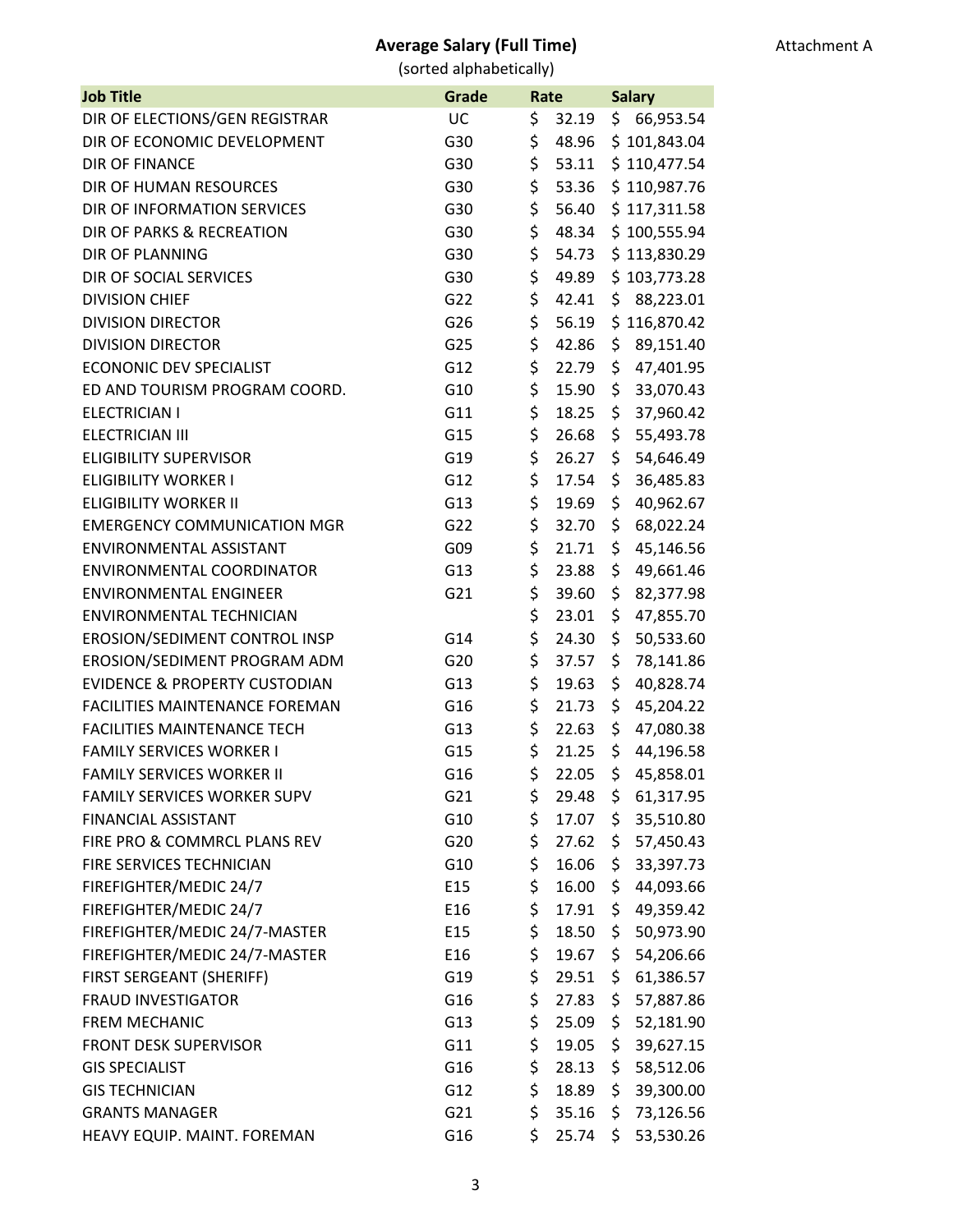Attachment A

| <b>Job Title</b>                        | Grade | Rate |       | <b>Salary</b> |              |
|-----------------------------------------|-------|------|-------|---------------|--------------|
| HEAVY EQUIPMENT MECH/WELDER             | G14   | \$   | 22.86 | \$            | 47,554.81    |
| <b>HEAVY EQUIPMENT OPER I</b>           | G11   | \$   | 18.40 | \$            | 38,270.54    |
| <b>HEAVY EQUIPMENT OPER II</b>          | G12   | \$   | 20.87 | \$            | 43,408.96    |
| HUMAN RESOURCES ANALYST                 | G19   | \$   | 31.97 | \$            | 66,493.86    |
| HUMAN RESOURCES GENERALIST              | G22   | \$   | 37.89 | \$            | 78,810.37    |
| HUMAN RESOURCES TECHNICIAN              | G15   | \$   | 22.18 | \$            | 46,138.56    |
| <b>IMAGING TECHNICIAN</b>               | G09   | \$   | 18.66 | \$            | 38,820.70    |
| <b>INSPECTIONS SUPERVISOR</b>           | G21   | \$   | 37.70 | \$            | 78,420.58    |
| IT APPLICATION ANALYST                  | G19   | \$   | 34.13 | \$            | 70,994.13    |
| IT BUSINESS ANALYST                     | G24   | \$   | 40.43 | \$            | 84,104.18    |
| <b>JUDICIAL LEGAL ASSISTANT</b>         | UC    | \$   | 31.51 | \$            | 65,543.08    |
| <b>LAB TECHNICIAN II</b>                | G13   | \$   | 18.59 | \$            | 38,661.17    |
| <b>LEAD GIS SPECIALIST</b>              | G18   | \$   | 35.91 | \$            | 74,697.17    |
| <b>LEGAL ASSISTANT I</b>                | G11   | \$   | 17.73 | \$            | 36,885.33    |
| <b>LEGAL ASSISTANT II</b>               | G13   | \$   | 18.77 | \$            | 39,036.82    |
| LEGAL ASSISTANT SUPERVISOR              | G16   | \$   | 35.08 | \$            | 72,972.43    |
| LIEUTENANT (FREM)                       | G18   | \$   | 28.73 | \$.           | 59,758.05    |
| LIEUTENANT (FREM) 24/7                  | E18   | \$   | 21.01 | \$            | 57,909.40    |
| LIEUTENANT (SHERIFF)                    | G21   | \$   | 32.28 | \$            | 67,146.77    |
| LITTER CONTROL TECHNICIAN               | G05   | \$   | 12.54 | \$            | 26,081.57    |
| MAINTENANCE CREW LEADER (P&R)           | G12   | \$   | 21.14 | \$            | 43,961.13    |
| <b>MAINTENANCE SUPERVISOR</b>           | G18   | \$   | 35.90 | \$.           | 74,665.55    |
| MAINTENANCE TECHNICIAN                  | G08   | \$   | 16.94 | \$            | 35,229.38    |
| MAINTENANCE TRADE WORKER                | G10   | \$   | 16.54 | \$.           | 34,409.65    |
| <b>MAINTENANCE WORKER</b>               | G06   | \$   | 14.58 | \$            | 30,336.10    |
| <b>MAJOR</b>                            | G27   | \$   | 42.89 | \$            | 89,209.74    |
| <b>MANAGER COLLECTION &amp; HAULING</b> | G23   | \$   | 48.11 |               | \$100,060.69 |
| <b>MANAGER COLLECTION SYSTEMS</b>       | G21   | \$   | 39.41 | \$            | 81,969.47    |
| <b>MANAGER COMPOST</b>                  | G14   | \$   | 22.65 | \$            | 47,104.10    |
| <b>MANAGER CUSTOMER SERVICE</b>         | G20   | \$   | 26.95 | \$            | 56,049.55    |
| <b>MANAGER DISTRIBUTION SYSTEM</b>      | G20   | \$   | 39.02 | \$.           | 81,157.44    |
| <b>MANAGER ENGINEERING &amp; CONSTR</b> | G25   | \$   | 45.18 | \$.           | 93,975.23    |
| <b>MANAGER FACILITIES CONSTR</b>        | G19   | \$   | 36.59 | \$            | 76,100.96    |
| MANAGER FACILITIES MAINTENANCE          | G19   | \$   | 30.33 | \$.           | 63,093.06    |
| <b>MANAGER LABORATORY</b>               | G20   | \$   | 26.69 | \$.           | 55,504.80    |
| MANAGER PLANT MAINT/ELECTRICAL          | G23   | \$   | 40.48 | \$.           | 84,196.11    |
| <b>MANAGER RECYCLING</b>                | G20   | \$   | 33.86 | \$            | 70,429.22    |
| MANAGER WATER TREATMENT                 | G25   | \$   | 46.11 | \$.           | 95,907.55    |
| <b>MECHANIC</b>                         | G13   | \$   | 22.75 | \$.           | 47,321.25    |
| <b>MEDIC</b>                            | G14   | \$   | 20.64 | \$            | 42,929.94    |
| <b>METER FOREMAN</b>                    | G14   | \$   | 29.68 | \$.           | 61,737.10    |
| <b>METER READER</b>                     | G08   | \$   | 15.90 | \$            | 33,065.97    |
| <b>METER TECHNICIAN</b>                 | G11   | \$   | 18.67 | \$.           | 38,842.54    |
| <b>NETWORK ENGINEER</b>                 | G24   | \$   | 39.55 | \$.           | 82,264.29    |
| NETWORK SUPPORT SPECIALIST              | G19   | \$   | 29.75 | \$.           | 61,874.39    |
| <b>OFFICE ASSISTANT</b>                 | G10   | \$   | 15.90 | \$.           | 33,070.43    |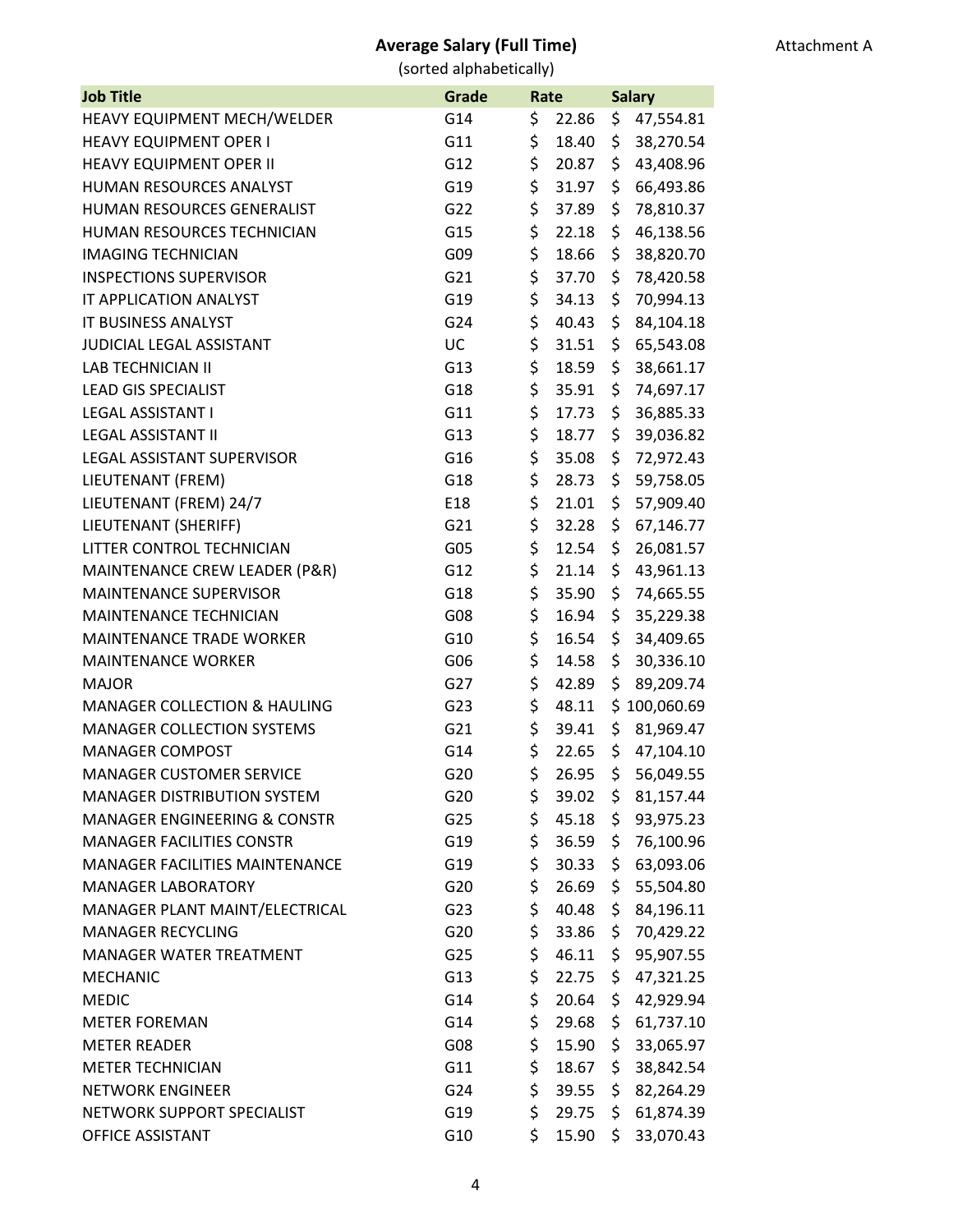| <b>Job Title</b>                  | Grade | Rate |       | <b>Salary</b> |           |
|-----------------------------------|-------|------|-------|---------------|-----------|
| <b>OFFICE MANAGER I</b>           | G13   | \$   | 24.15 | \$            | 50,231.01 |
| <b>OFFICE MANAGER II</b>          | G16   | \$   | 25.69 | \$            | 53,432.84 |
| <b>OFFICE TECHNICIAN</b>          | G09   | \$   | 19.68 | \$            | 40,937.32 |
| <b>OPERATIONS MANAGER</b>         | G22   | \$   | 45.44 | \$            | 94,519.98 |
| <b>OPERATIONS SUPERVISOR</b>      | G18   | \$   | 26.31 | \$            | 54,715.02 |
| PARALEGAL                         | G13   | \$   | 18.40 | \$            | 38,282.03 |
| PARALEGAL                         | G16   | \$   | 22.91 | \$            | 47,655.09 |
| PAYROLL ADMINISTRATOR             | G16   | \$   | 24.70 | \$            | 51,384.32 |
| PC TECHNICIAN                     | G12   | \$   | 20.35 | \$            | 42,334.54 |
| PERMITS TECHNICIAN                | G08   | \$   | 16.09 | \$            | 33,470.56 |
| PERSONAL PROPERTY CLERK           | G07   | \$   | 15.65 | \$            | 32,552.00 |
| PERSONAL PROPERTY SUPERVISOR      | G16   | \$   | 30.71 | \$            | 63,871.60 |
| PERSONAL PROPERTY TECHNICIAN      | G12   | \$   | 22.80 | \$            | 47,425.04 |
| <b>PLANNER II</b>                 | G18   | \$   | 26.52 | \$            | 55,167.42 |
| <b>PLANNER III</b>                | G20   | \$   | 30.25 | \$            | 62,909.60 |
| PLANNING TECHNICIAN II            | G14   | \$   | 22.71 | \$            | 47,240.75 |
| PLANT MECHANIC I                  | G11   | \$   | 16.86 | \$            | 35,077.05 |
| PLANT MECHANIC II                 | G13   | \$   | 22.59 | \$            | 46,984.70 |
| PLANT OPERATOR I                  | G15   | \$   | 24.85 | \$            | 51,691.51 |
| PLANT OPERATOR II                 | G13   | \$   | 20.83 | \$            | 43,317.32 |
| PLANT OPERATOR III                | G11   | \$   | 17.77 | \$            | 36,971.84 |
| PROBATE SPECIALIST                | G17   | \$   | 23.28 | \$            | 48,418.86 |
| PROCUREMENT MANAGER               | G24   | \$   | 36.88 | \$            | 76,708.53 |
| <b>PROCUREMENT OFFICER I</b>      | G16   | \$   | 28.82 | \$            | 59,936.45 |
| PROCUREMENT OFFICER II            | G18   | \$   | 28.80 | \$            | 59,895.68 |
| PROGRAM ASSISTANT(PARKS & REC)    | G11   | \$   | 22.36 | \$            | 46,504.64 |
| PROJECT COORDINATOR               | G11   | \$   | 18.25 | \$            | 37,960.42 |
| PROJECT MANAGEMENT COORD.         | G12   | \$   | 19.28 | \$            | 40,107.81 |
| PUBLIC INFORMATION OFFICER        | G21   | \$   | 38.30 | \$            | 79,660.26 |
| PUMP STATION MECHANIC             | G14   | Ś    | 21.00 | \$            | 43,678.75 |
| REAL ESTATE SUPERVISOR            | G16   | \$   | 30.66 | \$            | 63,772.80 |
| <b>RECORDS CLERK</b>              | G07   | \$   | 15.39 | \$            | 32,008.92 |
| <b>RECORDS MANAGER</b>            | G13   | \$   | 19.15 | \$            | 39,833.46 |
| <b>RECREATION PROGRAMMER</b>      | G18   | \$   | 26.32 | \$            | 54,747.68 |
| RECYCLING TECHNICIAN              | G08   | \$   | 17.91 | \$            | 37,257.17 |
| RESIDENTIAL COMB CODE INSPECTO    | G16   | \$   | 25.49 | \$            | 53,029.39 |
| <b>RESIDENTIAL PLANS REVIEWER</b> | G17   | \$   | 29.39 | \$            | 61,134.11 |
| REVENUE RECOVERY TECHNICIAN       | G10   | \$   | 16.06 | \$            | 33,397.73 |
| <b>SECRETARY</b>                  | G08   | \$   | 15.19 | \$            | 31,594.27 |
| <b>SELF-SUFFICENCY WORKER I</b>   | G14   | \$   | 19.13 | \$            | 39,798.00 |
| <b>SELF-SUFFICIENCY WORKER II</b> | G15   | \$   | 20.09 | \$            | 41,789.00 |
| SELF-SUFFICIENCY WORKER II        | G15   | \$   | 20.97 | \$            | 43,607.54 |
| SENIOR ASST COMM ATTORNEY         | G28   | \$   | 43.62 | \$            | 90,732.72 |
| <b>SENIOR ELIGIBILITY WORKER</b>  | G15   | \$   | 25.24 | \$            | 52,489.98 |
| SENIOR FAMILY SERVICES WORKER     | G18   | \$   | 25.72 | \$.           | 53,498.52 |
| SENIOR FINANCIAL ANALYST          | G21   | \$   | 35.00 | \$            | 72,801.00 |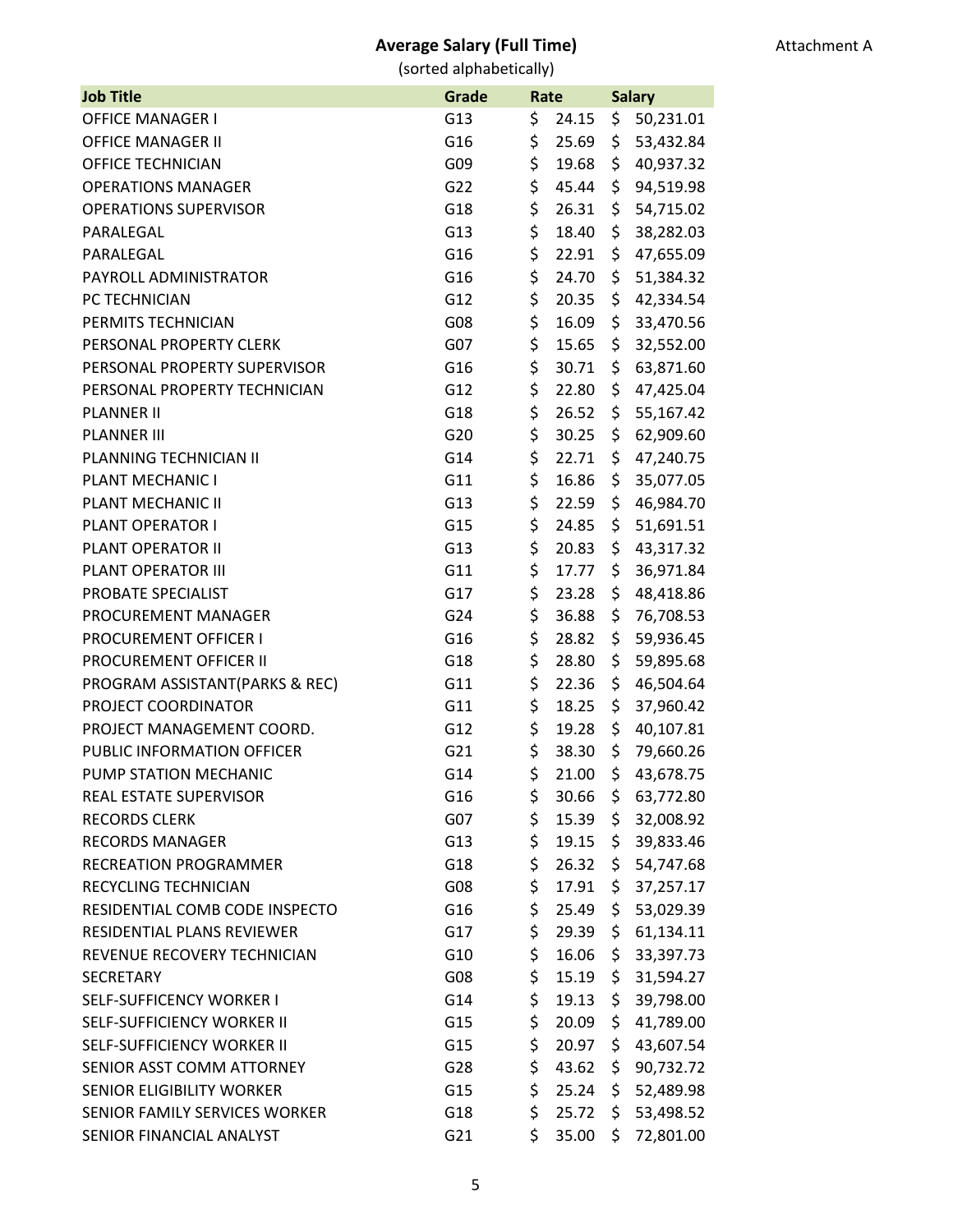(sorted alphabetically)

| <b>Job Title</b>                        | Grade     | Rate |       | <b>Salary</b> |              |
|-----------------------------------------|-----------|------|-------|---------------|--------------|
| SENIOR LEGAL ASSISTANT                  | G14       | \$   | 27.47 | \$            | 57,141.48    |
| SENIOR PC TECHNICIAN                    | G14       | \$   | 26.74 | \$            | 55,614.83    |
| <b>SENIOR PLANNER</b>                   | G20       | \$   | 29.67 | \$            | 61,711.67    |
| <b>SERGEANT (SHERIFF)</b>               | G17       | \$   | 24.93 | \$            | 51,844.25    |
| <b>SHERIFF</b>                          | <b>EL</b> | \$   | 63.70 |               | \$132,489.55 |
| <b>SIGN COORDINATOR</b>                 | G07       | \$   | 17.73 | \$            | 36,872.16    |
| SOLID WASTE EQUIPMENT OPER I            | G11       | \$   | 17.80 | \$            | 37,018.44    |
| SOLID WASTE EQUIPMENT OPER II           | G12       | \$   | 21.15 | \$            | 43,987.17    |
| SPECIAL EVENTS COORDINATOR              | G18       | \$   | 23.72 | \$            | 49,343.84    |
| <b>STRUCTURAL ENGINEER</b>              | G20       | \$   | 39.46 | \$            | 82,077.01    |
| <b>SUPPORT CLERK</b>                    | G06       | \$   | 14.52 | \$            | 30,207.63    |
| <b>TAX AUDITOR</b>                      | G18       | \$   | 29.68 | \$            | 61,728.37    |
| TELECOMMUNICATIONS SPECIALIST           | G20       | \$   | 38.65 | \$            | 80,394.70    |
| TOURISM/SPECIAL EVENTS MGR              | G14       | \$   | 20.97 | \$            | 43,617.60    |
| TRAFFIC ENGINEER                        | G26       | \$   | 44.84 | \$            | 93,259.92    |
| <b>TRAINING ASSISTANT</b>               | G10       | \$   | 15.74 | \$            | 32,742.85    |
| <b>TRAINING SPECIALIST</b>              | G17       | \$   | 28.45 | \$            | 59,177.18    |
| <b>TRANSPORTATION PLANNER</b>           | G25       | \$   | 40.31 | \$            | 83,838.35    |
| <b>TREASURER</b>                        | <b>EL</b> | \$   | 62.68 |               | \$130,376.69 |
| UTILITIES ENGINEER TECHNICIAN           | G15       | \$   | 22.13 | \$            | 46,034.35    |
| UTILITIES FIELD CREW FOREMAN            | G16       | \$   | 27.76 | \$            | 57,741.09    |
| UTILITIES FIELD CREW WKR. III           | G11       | \$   | 17.79 | \$            | 37,013.04    |
| UTILITIES FIELD CREW WORKER I           | G09       | \$   | 15.96 | \$            | 33,196.19    |
| UTILITIES PROJECT ENGINEER              | G21       | \$   | 27.46 | \$            | 57,121.02    |
| UTILITIES PROJECT MANAGER               | G18       | \$   | 29.73 | \$            | 61,836.53    |
| UTILITIES WORKER                        | G06       | \$   | 16.58 | \$            | 34,484.94    |
| <b>VICTIM WITNESS ASST DIRECTOR</b>     | G15       | \$   | 21.11 | \$            | 43,915.87    |
| <b>VICTIM WITNESS DIRECTOR</b>          | G19       | \$   | 35.19 | \$            | 73,191.25    |
| <b>VOL FREM RECRUIT &amp; RET COORD</b> | G15       | \$   | 24.35 | \$            | 50,639.26    |
| <b>VOLUNTEER SERVICE COORDINATOR</b>    | G17       | \$   | 23.28 | \$            | 48,418.86    |
| <b>ZONING ASSISTANT</b>                 | G12       | \$   | 26.37 | \$            | 54,850.85    |
| <b>Average salary</b>                   |           |      |       | \$            | 52,468.34    |
|                                         |           |      |       |               |              |

6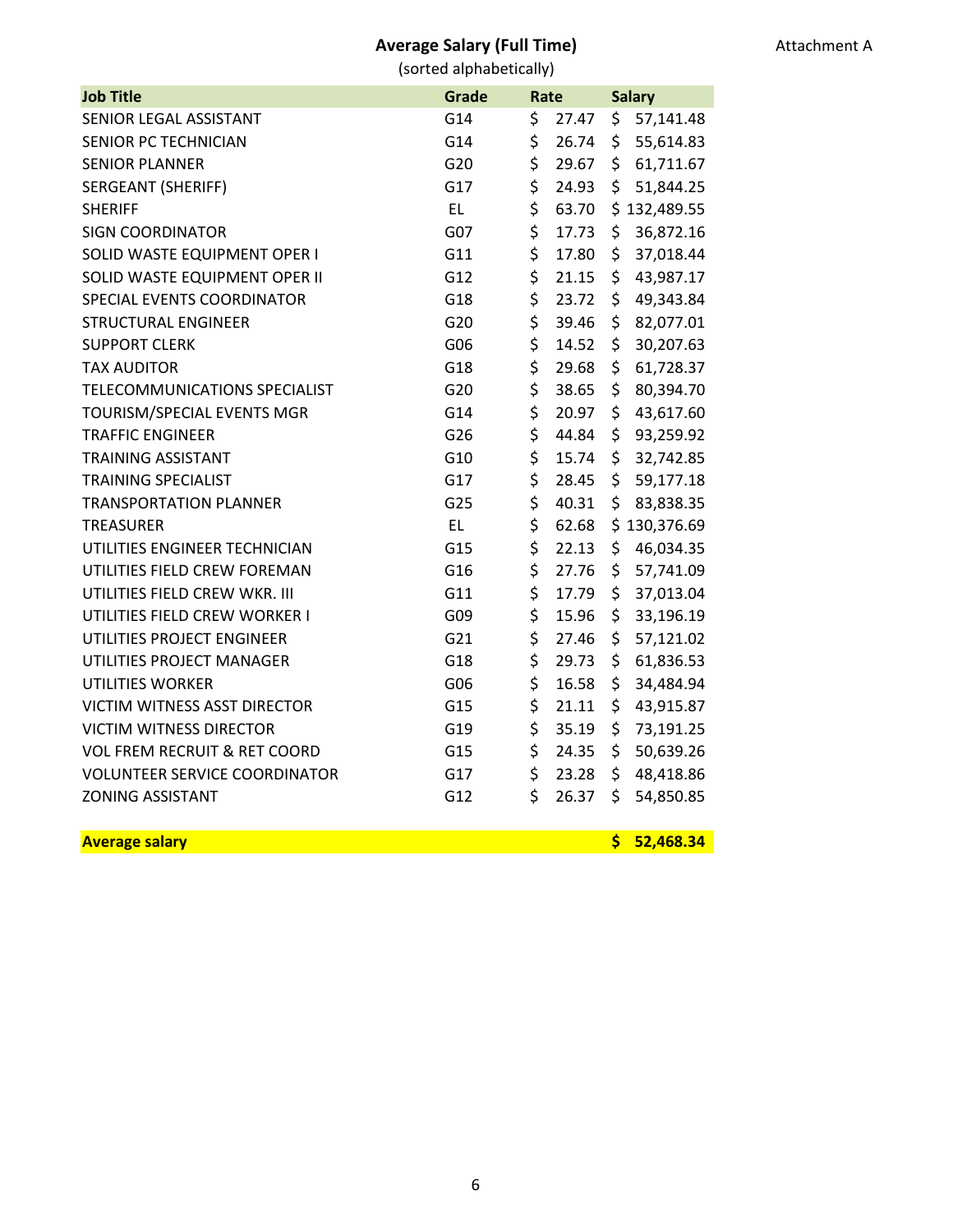| <b>Job Title</b>                        | Grade      | Rate |       | <b>Salary</b> |              |
|-----------------------------------------|------------|------|-------|---------------|--------------|
| <b>COUNTY ATTORNEY</b>                  | <b>CON</b> | \$   | 79.04 |               | \$164,399.25 |
| <b>COUNTY ADMINISTRATOR</b>             | <b>CON</b> | \$   | 76.82 |               | \$159,795.00 |
| <b>ASST COUNTY ADMINISTRATOR</b>        | G30        | \$   | 72.31 |               | \$150,401.26 |
| <b>CLERK OF THE CIRCUIT COURT</b>       | EL         | \$   | 71.92 |               | \$149,587.57 |
| <b>COMMONWEALTH'S ATTORNEY</b>          | EL.        | \$   | 68.64 |               | \$142,774.00 |
| DEPUTY COUNTY ADMINISTRATOR             | G33        | \$   | 68.07 |               | \$141,580.82 |
| <b>SHERIFF</b>                          | EL.        | \$   | 63.70 |               | \$132,489.55 |
| <b>TREASURER</b>                        | EL.        | \$   | 62.68 |               | \$130,376.69 |
| <b>CHIEF OF FREM</b>                    | G30        | \$   | 60.81 |               | \$126,474.82 |
| <b>DEPUTY COUNTY ATTORNEY</b>           | G30        | \$   | 60.62 |               | \$126,096.46 |
| <b>COMMISSIONER OF REVENUE</b>          | EL.        | \$   | 57.35 |               | \$119,284.26 |
| DIR OF CODE COMP/CHIEF BLDG OF          | G27        | \$   | 56.88 |               | \$118,305.41 |
| DIR OF INFORMATION SERVICES             | G30        | \$   | 56.40 |               | \$117,311.58 |
| <b>DIVISION DIRECTOR</b>                | G26        | \$   | 56.19 |               | \$116,870.42 |
| DIR OF CODE COMP/ZONING ADMIN           | G27        | \$   | 55.57 |               | \$115,580.61 |
| <b>DIR OF PLANNING</b>                  | G30        | \$   | 54.73 |               | \$113,830.29 |
| DIR OF HUMAN RESOURCES                  | G30        | \$   | 53.36 |               | \$110,987.76 |
| <b>DIR OF FINANCE</b>                   | G30        | \$   | 53.11 |               | \$110,477.54 |
| <b>CHIEF REAL ESTATE APPRAISER</b>      | G26        | \$   | 52.03 |               | \$108,212.21 |
| ASST DIR OF INFORMATION SERVIC          | G26        | \$   | 50.48 |               | \$105,000.00 |
| DIR OF SOCIAL SERVICES                  | G30        | \$   | 49.89 |               | \$103,773.28 |
| DEPUTY DIRECTOR OF ECON DEV             | G24        | \$   | 49.76 |               | \$103,508.08 |
| DIR OF ECONOMIC DEVELOPMENT             | G30        | \$   | 48.96 |               | \$101,843.04 |
| DIR OF PARKS & RECREATION               | G30        | \$   | 48.34 |               | \$100,555.94 |
| <b>MANAGER COLLECTION &amp; HAULING</b> | G23        | \$   | 48.11 |               | \$100,060.69 |
| <b>CONTROLLER</b>                       | G27        | \$   | 47.44 | \$            | 98,673.33    |
| ASST DIR OF PARKS & RECREATION          | G23        | \$   | 47.16 | \$            | 98,083.86    |
| <b>ASST DIR OF PLANNING</b>             | G26        | \$   | 47.15 | \$            | 98,063.26    |
| <b>MANAGER WATER TREATMENT</b>          | G25        | \$   | 46.11 | \$            | 95,907.55    |
| <b>DEPUTY CHIEF-FREM</b>                | G27        | Ś    | 45.71 | \$            | 95,071.95    |
| <b>OPERATIONS MANAGER</b>               | G22        | \$   | 45.44 | \$.           | 94,519.98    |
| <b>MANAGER ENGINEERING &amp; CONSTR</b> | G25        | \$   | 45.18 | \$            | 93,975.23    |
| <b>BUDGET MANAGER</b>                   | G27        | \$   | 45.10 | \$            | 93,806.75    |
| <b>TRAFFIC ENGINEER</b>                 | G26        | \$   | 44.84 | \$            | 93,259.92    |
| SENIOR ASST COMM ATTORNEY               | G28        | \$   | 43.62 | \$            | 90,732.72    |
| CROSS CONECT CONTROL COORD              | G19        | \$   | 43.11 | \$.           | 89,678.58    |
| <b>MAJOR</b>                            | G27        | \$   | 42.89 | \$            | 89,209.74    |
| <b>DIVISION DIRECTOR</b>                | G25        | \$   | 42.86 | \$            | 89,151.40    |
| <b>DIVISION CHIEF</b>                   | G22        | \$   | 42.41 | \$            | 88,223.01    |
| MANAGER PLANT MAINT/ELECTRICAL          | G23        | \$   | 40.48 | \$            | 84,196.11    |
| IT BUSINESS ANALYST                     | G24        | \$   | 40.43 | \$            | 84,104.18    |
| <b>TRANSPORTATION PLANNER</b>           | G25        | \$   | 40.31 | \$            | 83,838.35    |
| <b>ENVIRONMENTAL ENGINEER</b>           | G21        | \$   | 39.60 | \$            | 82,377.98    |
| <b>NETWORK ENGINEER</b>                 | G24        | \$   | 39.55 | \$            | 82,264.29    |
| DEPUTY BUILDING OFFICIAL                | G23        | \$   | 39.50 | \$            | 82,155.22    |
| <b>STRUCTURAL ENGINEER</b>              | G20        | \$   | 39.46 | Ŝ.            | 82,077.01    |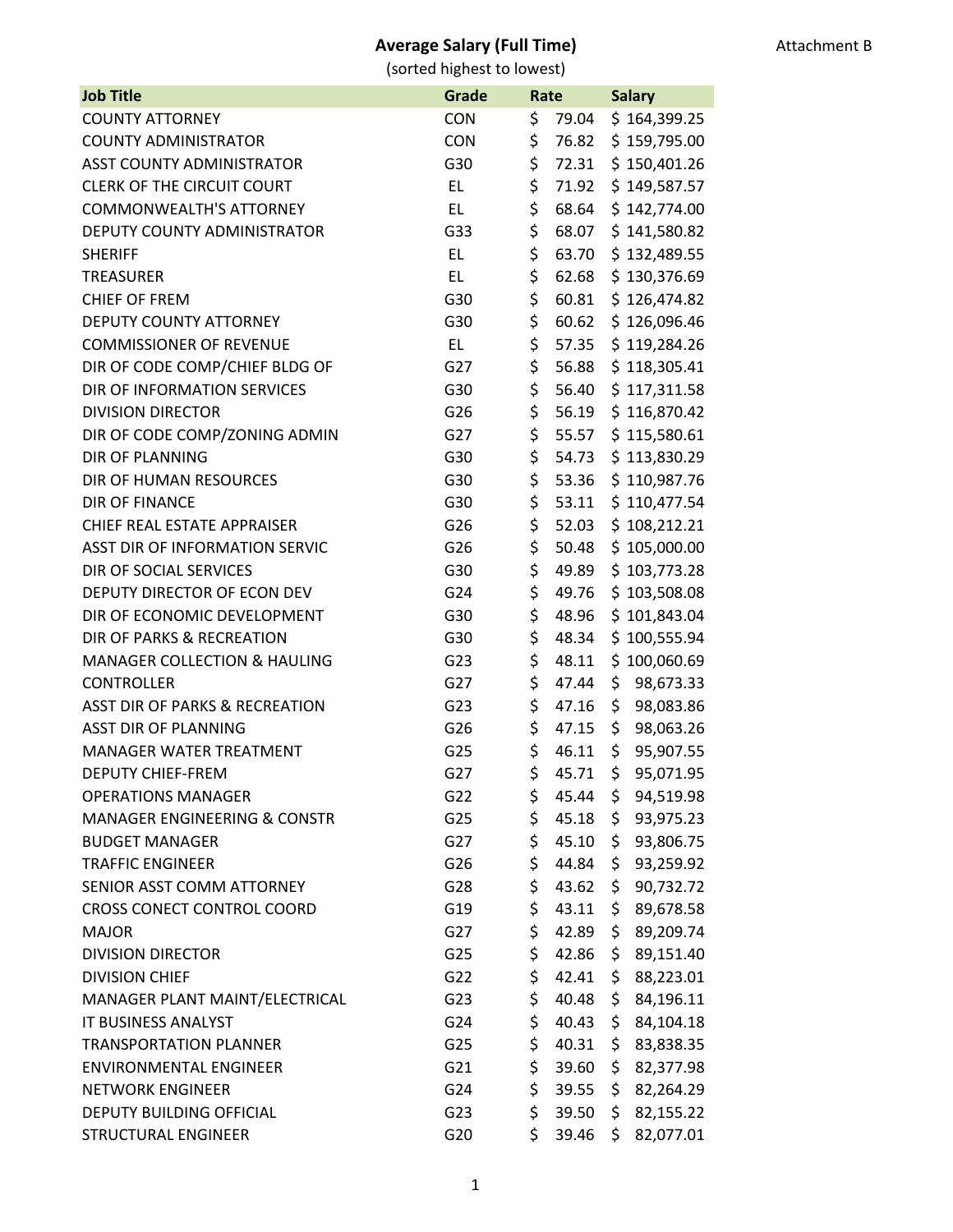| <b>Job Title</b>                    | Grade           | Rate |       | <b>Salary</b> |           |
|-------------------------------------|-----------------|------|-------|---------------|-----------|
| DEPUTY DIRECTOR/ZONING ADMIN        | G22             | \$   | 39.45 | \$            | 82,048.95 |
| <b>MANAGER COLLECTION SYSTEMS</b>   | G21             | \$   | 39.41 | \$            | 81,969.47 |
| <b>ADMINISTRATIVE MANAGER</b>       | G20             | \$   | 39.03 | \$            | 81,176.37 |
| <b>MANAGER DISTRIBUTION SYSTEM</b>  | G20             | \$   | 39.02 | \$            | 81,157.44 |
| <b>ASST COUNTY ATTORNEY</b>         | G27             | \$   | 38.65 | \$            | 80,398.74 |
| TELECOMMUNICATIONS SPECIALIST       | G20             | \$   | 38.65 | \$            | 80,394.70 |
| CHIEF DEPUTY(TREASURER)             | G22             | \$   | 38.60 | \$            | 80,297.57 |
| <b>BATTALION CHIEFS 24/7</b>        | E22             | \$   | 29.11 | \$            | 80,225.02 |
| PUBLIC INFORMATION OFFICER          | G21             | \$   | 38.30 | \$            | 79,660.26 |
| HUMAN RESOURCES GENERALIST          | G22             | \$   | 37.89 | \$            | 78,810.37 |
| <b>INSPECTIONS SUPERVISOR</b>       | G21             | \$   | 37.70 | \$            | 78,420.58 |
| EROSION/SEDIMENT PROGRAM ADM        | G20             | \$   | 37.57 | \$            | 78,141.86 |
| <b>ASST COMMONWEALTH'S ATTORNEY</b> | G27             | \$   | 37.48 | \$            | 77,964.75 |
| PROCUREMENT MANAGER                 | G <sub>24</sub> | \$   | 36.88 | \$            | 76,708.53 |
| <b>CAPTAIN (SHERIFF)</b>            | G24             | \$   | 36.59 | \$            | 76,105.58 |
| <b>MANAGER FACILITIES CONSTR</b>    | G19             | \$   | 36.59 | \$            | 76,100.96 |
| ASST LANDFILL SUPERINTENDENT        | G18             | \$   | 36.37 | \$            | 75,658.54 |
| DEPUTY DIRECTOR OF SOCIAL SVCS      | G26             | \$   | 36.11 | \$            | 75,110.46 |
| <b>LEAD GIS SPECIALIST</b>          | G18             | \$   | 35.91 | \$            | 74,697.17 |
| <b>MAINTENANCE SUPERVISOR</b>       | G18             | \$   | 35.90 | \$            | 74,665.55 |
| <b>VICTIM WITNESS DIRECTOR</b>      | G19             | \$   | 35.19 | \$            | 73,191.25 |
| <b>GRANTS MANAGER</b>               | G21             | \$   | 35.16 | \$            | 73,126.56 |
| <b>ASST COMMISSIONER OF REVENUE</b> | G17             | \$   | 35.12 | \$            | 73,049.39 |
| LEGAL ASSISTANT SUPERVISOR          | G16             | \$   | 35.08 | \$            | 72,972.43 |
| SENIOR FINANCIAL ANALYST            | G21             | \$   | 35.00 | \$            | 72,801.00 |
| <b>ADMINISTRATIVE SUPPORT SUPER</b> | G16             | \$   | 34.81 | \$            | 72,410.62 |
| IT APPLICATION ANALYST              | G19             | \$   | 34.13 | \$            | 70,994.13 |
| CHIEF W PLANT OPERATOR              | G20             | \$   | 34.13 | \$            | 70,992.98 |
| <b>COLLECTIONS FOREMAN</b>          | G16             | \$   | 34.06 | \$            | 70,847.50 |
| APPRAISER III/CAMA TECH ANYST       | G19             | \$   | 33.92 | \$            | 70,550.90 |
| <b>MANAGER RECYCLING</b>            | G20             | \$   | 33.86 | \$            | 70,429.22 |
| <b>ACCOUNTING MANAGER</b>           | G22             | \$   | 33.26 | \$            | 69,186.62 |
| <b>EMERGENCY COMMUNICATION MGR</b>  | G22             | \$   | 32.70 | \$            | 68,022.24 |
| <b>COMMERCIAL PLANS REVIEWER</b>    | G20             | \$   | 32.67 | \$            | 67,959.01 |
| LIEUTENANT (SHERIFF)                | G21             | \$   | 32.28 | \$            | 67,146.77 |
| DIR OF ELECTIONS/GEN REGISTRAR      | UC              | \$   | 32.19 | \$            | 66,953.54 |
| HUMAN RESOURCES ANALYST             | G19             | \$   | 31.97 | \$            | 66,493.86 |
| CAPTAIN (FREM) 24/7                 | E20             | \$   | 23.86 | \$            | 65,758.95 |
| DEPUTY IV (TREAS)                   | G18             | \$   | 31.61 | \$            | 65,752.44 |
| JUDICIAL LEGAL ASSISTANT            | UC              | \$   | 31.51 | \$            | 65,543.08 |
| APPRAISER SUPV/CAMA TECH ANYST      | G19             | \$   | 30.82 | \$            | 64,104.35 |
| PERSONAL PROPERTY SUPERVISOR        | G16             | \$   | 30.71 | \$            | 63,871.60 |
| REAL ESTATE SUPERVISOR              | G16             | \$   | 30.66 | \$            | 63,772.80 |
| MANAGER FACILITIES MAINTENANCE      | G19             | \$   | 30.33 | \$            | 63,093.06 |
| <b>PLANNER III</b>                  | G20             | \$   | 30.25 | \$            | 62,909.60 |
| NETWORK SUPPORT SPECIALIST          | G19             | \$   | 29.75 | \$.           | 61,874.39 |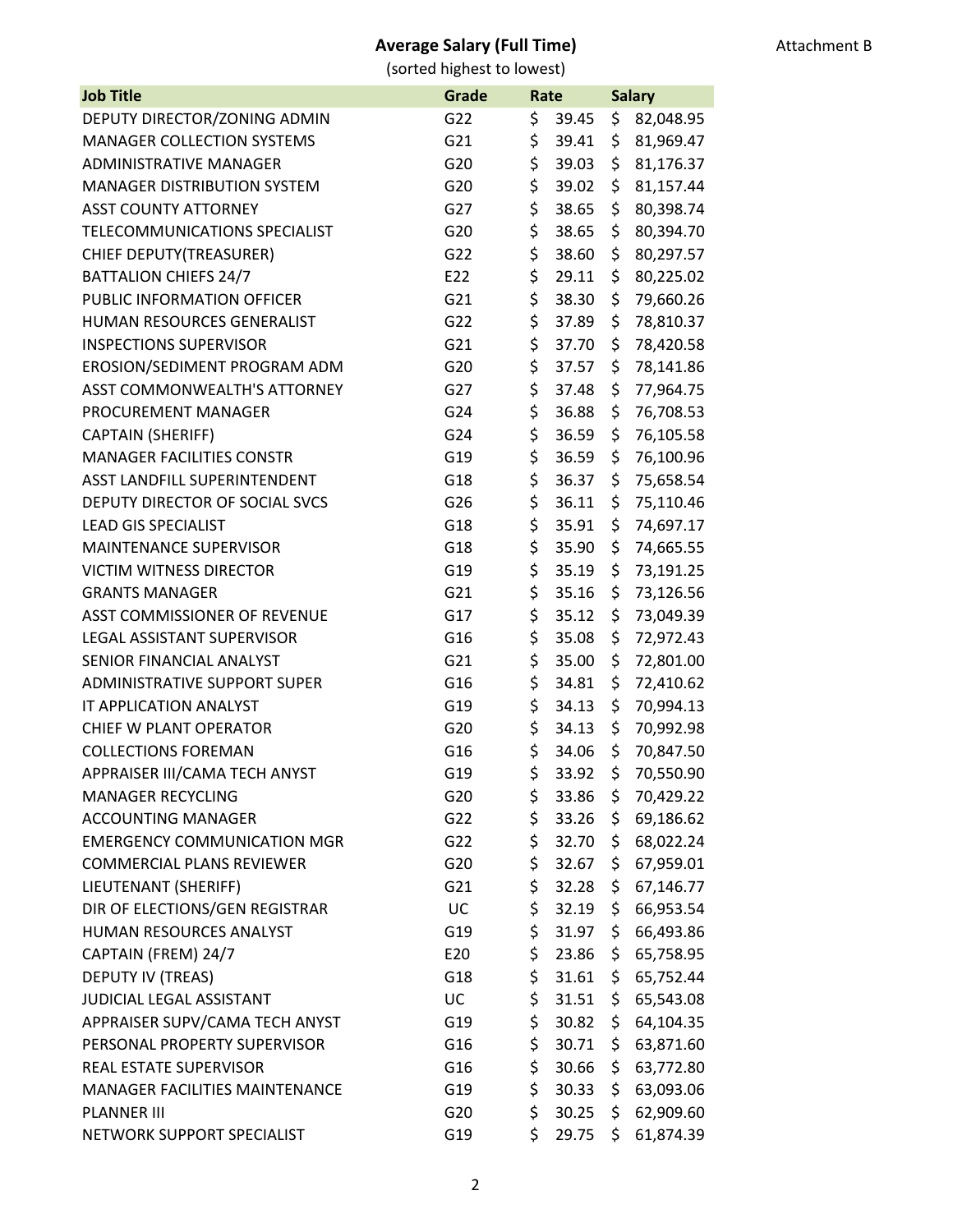| <b>Job Title</b>                    | Grade | Rate |       |     | <b>Salary</b> |
|-------------------------------------|-------|------|-------|-----|---------------|
| UTILITIES PROJECT MANAGER           | G18   | \$   | 29.73 | \$  | 61,836.53     |
| <b>METER FOREMAN</b>                | G14   | \$   | 29.68 | \$  | 61,737.10     |
| <b>TAX AUDITOR</b>                  | G18   | \$   | 29.68 | \$  | 61,728.37     |
| <b>SENIOR PLANNER</b>               | G20   | \$   | 29.67 | \$  | 61,711.67     |
| FIRST SERGEANT (SHERIFF)            | G19   | \$   | 29.51 | \$  | 61,386.57     |
| <b>FAMILY SERVICES WORKER SUPV</b>  | G21   | \$   | 29.48 | \$  | 61,317.95     |
| RESIDENTIAL PLANS REVIEWER          | G17   | \$   | 29.39 | \$  | 61,134.11     |
| ASST CHIEF DEPUTY-CIRCUIT CRT       | G20   | \$   | 29.33 | \$  | 61,000.00     |
| <b>CHIEF DEPUTY-CLERK OF COURTS</b> | G20   | \$   | 29.33 | \$  | 61,000.00     |
| <b>COMMERCIAL INSPECTOR</b>         | G18   | \$   | 29.04 | \$  | 60,402.32     |
| PROCUREMENT OFFICER I               | G16   | \$   | 28.82 | \$  | 59,936.45     |
| PROCUREMENT OFFICER II              | G18   | \$   | 28.80 | \$  | 59,895.68     |
| LIEUTENANT (FREM)                   | G18   | \$   | 28.73 | \$  | 59,758.05     |
| <b>CONSTRUCTION TECHNICIAN II</b>   | G15   | \$   | 28.72 | \$  | 59,737.74     |
| <b>TRAINING SPECIALIST</b>          | G17   | \$   | 28.45 | \$  | 59,177.18     |
| <b>BUSINESS MANAGER</b>             | G20   | \$   | 28.37 | \$  | 59,000.00     |
| <b>GIS SPECIALIST</b>               | G16   | \$   | 28.13 | \$  | 58,512.06     |
| CHIEF WW PLANT OPERATOR             | G20   | \$   | 28.04 | \$  | 58,319.52     |
| CAPTAIN (FREM)                      | G20   | \$   | 27.97 | \$  | 58,181.83     |
| LIEUTENANT (FREM) 24/7              | E18   | \$   | 21.01 | \$  | 57,909.40     |
| <b>FRAUD INVESTIGATOR</b>           | G16   | \$   | 27.83 | \$  | 57,887.86     |
| UTILITIES FIELD CREW FOREMAN        | G16   | \$   | 27.76 | \$  | 57,741.09     |
| FIRE PRO & COMMRCL PLANS REV        | G20   | \$   | 27.62 | \$  | 57,450.43     |
| <b>DEPUTY CLERK</b>                 | G15   | \$   | 27.60 | \$  | 57,415.15     |
| SENIOR LEGAL ASSISTANT              | G14   | \$   | 27.47 | \$  | 57,141.48     |
| UTILITIES PROJECT ENGINEER          | G21   | \$   | 27.46 | \$  | 57,121.02     |
| <b>CODE ENFORCEMENT OFFICER</b>     | G17   | \$   | 27.19 | \$  | 56,557.19     |
| <b>CONSTRUCTION TECHNICIAN I</b>    | G13   | \$   | 27.14 | \$  | 56,453.28     |
| <b>MANAGER CUSTOMER SERVICE</b>     | G20   | \$   | 26.95 | \$  | 56,049.55     |
| <b>BUDGET ANALYST I</b>             | G17   | \$   | 26.75 | \$  | 55,646.51     |
| SENIOR PC TECHNICIAN                | G14   | \$   | 26.74 | \$. | 55,614.83     |
| <b>ACCOUNTANT I</b>                 | G17   | \$   | 26.73 | \$. | 55,598.82     |
| <b>MANAGER LABORATORY</b>           | G20   | \$   | 26.69 | \$  | 55,504.80     |
| <b>ELECTRICIAN III</b>              | G15   | \$   | 26.68 | \$  | 55,493.78     |
| <b>PLANNER II</b>                   | G18   | \$   | 26.52 | \$  | 55,167.42     |
| <b>ZONING ASSISTANT</b>             | G12   | \$   | 26.37 | \$  | 54,850.85     |
| <b>RECREATION PROGRAMMER</b>        | G18   | \$   | 26.32 | \$  | 54,747.68     |
| <b>OPERATIONS SUPERVISOR</b>        | G18   | \$   | 26.31 | \$  | 54,715.02     |
| <b>ELIGIBILITY SUPERVISOR</b>       | G19   | \$   | 26.27 | \$  | 54,646.49     |
| CSA PROGRAM ADMINISTRATOR           | G20   | \$   | 26.15 | \$  | 54,400.53     |
| FIREFIGHTER/MEDIC 24/7-MASTER       | E16   | \$   | 19.67 | \$. | 54,206.66     |
| ASST TO COUNTY ADMINISTRATION       | G16   | \$   | 25.87 | \$  | 53,813.98     |
| <b>CONSTRUCTION TECHNICIAN</b>      | G14   | \$   | 25.78 | \$  | 53,625.63     |
| HEAVY EQUIP. MAINT. FOREMAN         | G16   | \$   | 25.74 | \$  | 53,530.26     |
| SENIOR FAMILY SERVICES WORKER       | G18   | \$   | 25.72 | \$. | 53,498.52     |
| <b>OFFICE MANAGER II</b>            | G16   | \$   | 25.69 | \$. | 53,432.84     |
|                                     |       |      |       |     |               |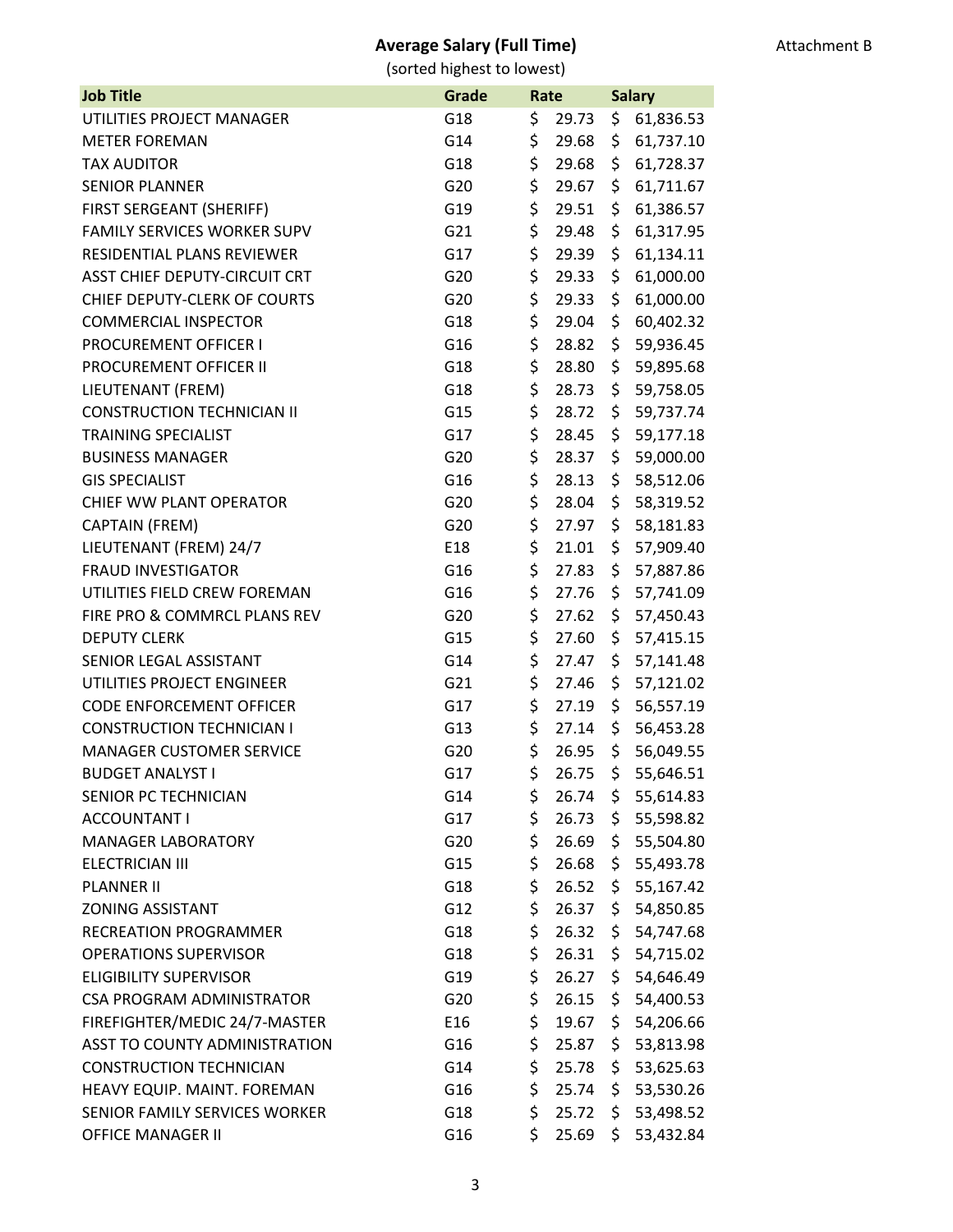| <b>Job Title</b>                        | Grade           | Rate |                   | <b>Salary</b> |           |
|-----------------------------------------|-----------------|------|-------------------|---------------|-----------|
| RESIDENTIAL COMB CODE INSPECTO          | G16             | \$   | 25.49             | \$            | 53,029.39 |
| <b>SENIOR ELIGIBILITY WORKER</b>        | G15             | \$   | 25.24             | \$            | 52,489.98 |
| <b>FREM MECHANIC</b>                    | G13             | \$   | 25.09             | \$            | 52,181.90 |
| <b>DETECTIVE</b>                        | G16             | \$   | 24.98             | \$            | 51,955.49 |
| <b>SERGEANT (SHERIFF)</b>               | G17             | \$   | 24.93             | \$            | 51,844.25 |
| PLANT OPERATOR I                        | G15             | \$   | 24.85             | \$            | 51,691.51 |
| PAYROLL ADMINISTRATOR                   | G16             | \$   | 24.70             | \$            | 51,384.32 |
| <b>DEPUTY CLERK IV</b>                  | G16             | \$   | 24.65             | \$            | 51,265.86 |
| ANIMAL CONTROL SHELTER MANAGER          | G13             | \$   | 24.51             | \$            | 50,975.60 |
| FIREFIGHTER/MEDIC 24/7-MASTER           | E15             | \$   | 18.50             | \$            | 50,973.90 |
| <b>COLLECTIONS TECHNICIAN</b>           | G12             | \$   | 24.46             | \$            | 50,879.09 |
| <b>ACCOUNTING TECHNICIAN III</b>        | G15             | \$   | 24.39             | \$            | 50,736.51 |
| <b>VOL FREM RECRUIT &amp; RET COORD</b> | G15             | \$   | 24.35             | \$            | 50,639.26 |
| EROSION/SEDIMENT CONTROL INSP           | G14             | \$   | 24.30             | \$            | 50,533.60 |
| <b>OFFICE MANAGER I</b>                 | G13             | \$   | 24.15             | \$            | 50,231.01 |
| <b>ENVIRONMENTAL COORDINATOR</b>        | G13             | \$   | 23.88             | \$            | 49,661.46 |
| FIREFIGHTER/MEDIC 24/7                  | E16             | \$   | 17.91             | \$            | 49,359.42 |
| <b>BUSINESS RETENTION SPECIALIST</b>    | G18             | \$   | 23.72             | \$            | 49,343.84 |
| SPECIAL EVENTS COORDINATOR              | G18             | \$   | 23.72             | \$            | 49,343.84 |
| <b>COMMUNICATIONS SUPERVISOR</b>        | G17             | \$   | 23.64             | \$            | 49,177.91 |
| PROBATE SPECIALIST                      | G17             | \$   | 23.28             | \$            | 48,418.86 |
| <b>VOLUNTEER SERVICE COORDINATOR</b>    | G17             | \$   | 23.28             | \$            | 48,418.86 |
| <b>ENVIRONMENTAL TECHNICIAN</b>         |                 | \$   | 23.01             | \$            | 47,855.70 |
| PARALEGAL                               | G16             | \$   | 22.91             | \$            | 47,655.09 |
| HEAVY EQUIPMENT MECH/WELDER             | G14             | \$   | 22.86             | \$            | 47,554.81 |
| PERSONAL PROPERTY TECHNICIAN            | G12             | \$   | 22.80             | \$            | 47,425.04 |
| <b>ECONONIC DEV SPECIALIST</b>          | G12             | \$   | 22.79             | \$            | 47,401.95 |
| <b>MECHANIC</b>                         | G13             | \$   | 22.75             | \$            | 47,321.25 |
| PLANNING TECHNICIAN II                  | G14             | \$   | 22.71             | \$            | 47,240.75 |
| <b>MANAGER COMPOST</b>                  | G14             | \$   | 22.65             | \$            | 47,104.10 |
| <b>FACILITIES MAINTENANCE TECH</b>      | G13             | \$   | $22.63 \; \simeq$ |               | 47,080.38 |
| ADMINISTRATIVE ASSISTANT                | G14             | \$   | 22.62             | \$            | 47,042.80 |
| PLANT MECHANIC II                       | G13             | \$   | 22.59             | \$            | 46,984.70 |
| PROGRAM ASSISTANT(PARKS & REC)          | G11             | \$   | 22.36             | \$            | 46,504.64 |
| HUMAN RESOURCES TECHNICIAN              | G15             | \$   | 22.18             | \$            | 46,138.56 |
| UTILITIES ENGINEER TECHNICIAN           | G15             | \$   | 22.13             | \$            | 46,034.35 |
| <b>FAMILY SERVICES WORKER II</b>        | G16             | \$   | 22.05             | \$            | 45,858.01 |
| <b>DEPUTY SHERIFF</b>                   | G15             | \$   | 21.98             | \$            | 45,719.75 |
| <b>FACILITIES MAINTENANCE FOREMAN</b>   | G16             | \$   | 21.73             | \$            | 45,204.22 |
| <b>ACCOUNTING TECHNICIAN II</b>         | G13             | \$   | 21.71             | \$            | 45,160.75 |
| ENVIRONMENTAL ASSISTANT                 | G09             | \$   | 21.71             | \$            | 45,146.56 |
| <b>APPRAISER II</b>                     | G16             | \$   | 21.66             | \$            | 45,061.44 |
| <b>FAMILY SERVICES WORKER I</b>         | G15             | \$   | 21.25             | \$            | 44,196.58 |
| FIREFIGHTER/MEDIC 24/7                  | E <sub>15</sub> | \$   | 16.00             | \$            | 44,093.66 |
| SOLID WASTE EQUIPMENT OPER II           | G12             | \$   | 21.15             | \$            | 43,987.17 |
| MAINTENANCE CREW LEADER (P&R)           | G12             | \$   | 21.14             | \$.           | 43,961.13 |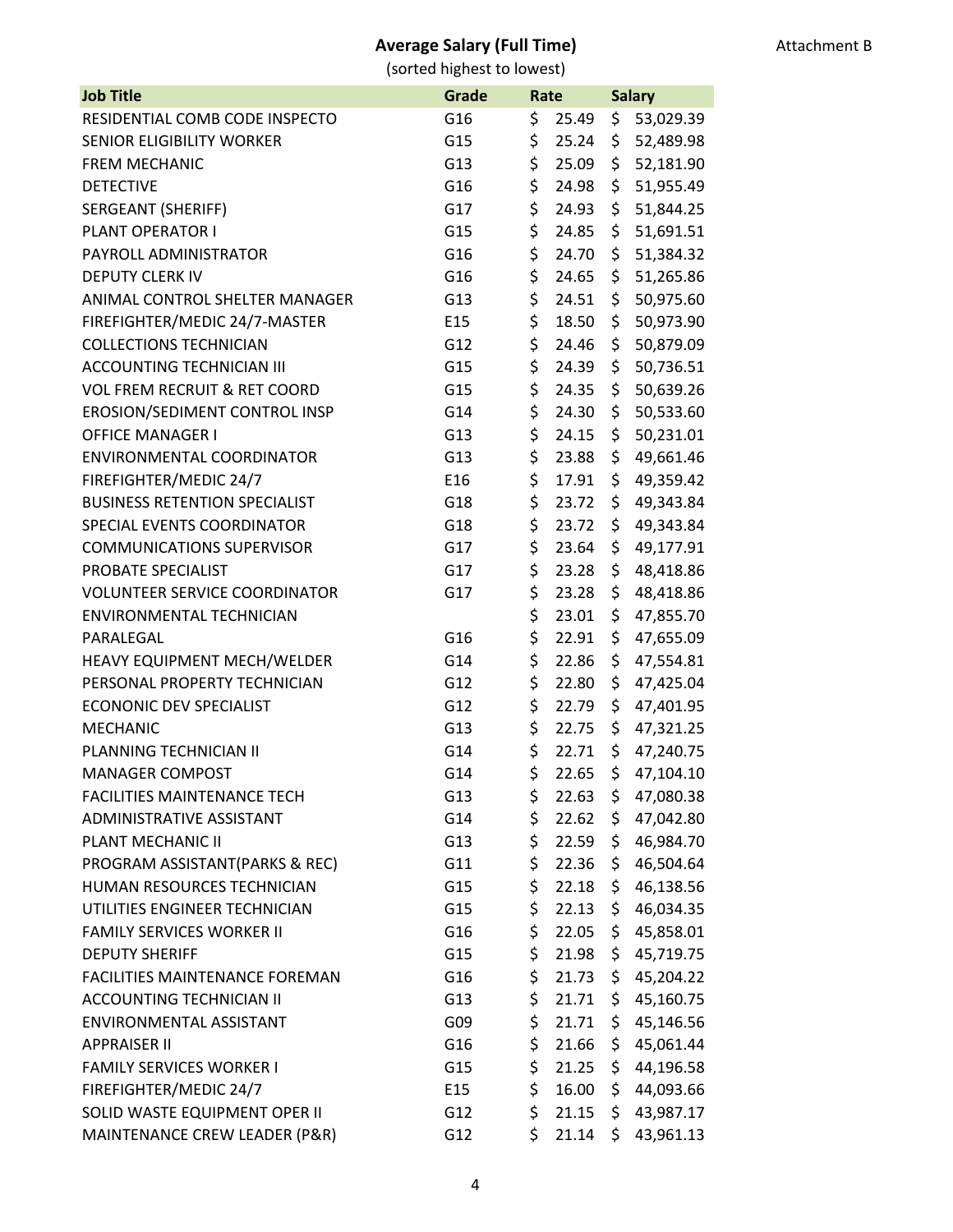| <b>Job Title</b>                         | Grade | Rate |       | <b>Salary</b> |           |
|------------------------------------------|-------|------|-------|---------------|-----------|
| VICTIM WITNESS ASST DIRECTOR             | G15   | \$   | 21.11 | \$            | 43,915.87 |
| <b>COURT SERVICES</b>                    |       | \$   | 21.02 | \$            | 43,718.28 |
| PUMP STATION MECHANIC                    | G14   | \$   | 21.00 | \$            | 43,678.75 |
| TOURISM/SPECIAL EVENTS MGR               | G14   | \$   | 20.97 | \$            | 43,617.60 |
| SELF-SUFFICIENCY WORKER II               | G15   | \$   | 20.97 | \$            | 43,607.54 |
| HEAVY EQUIPMENT OPER II                  | G12   | \$   | 20.87 | \$            | 43,408.96 |
| PLANT OPERATOR II                        | G13   | \$   | 20.83 | \$            | 43,317.32 |
| <b>CRIME ANALYST</b>                     | G15   | \$   | 20.81 | \$            | 43,276.48 |
| <b>MEDIC</b>                             | G14   | \$   | 20.64 | \$            | 42,929.94 |
| <b>BUILDING OFFICE ASSISTANT</b>         | G11   | \$   | 20.55 | \$            | 42,750.45 |
| CHIEF DEPUTY(REGISTRAR)                  | G12   | \$   | 20.52 | \$            | 42,679.10 |
| PC TECHNICIAN                            | G12   | \$   | 20.35 | \$            | 42,334.54 |
| <b>CRIMINAL WARRANTS SUPERVISOR</b>      | G14   | \$   | 20.11 | \$            | 41,824.02 |
| <b>SELF-SUFFICIENCY WORKER II</b>        | G15   | \$   | 20.09 | \$            | 41,789.00 |
| <b>ELIGIBILITY WORKER II</b>             | G13   | \$   | 19.69 | \$            | 40,962.67 |
| OFFICE TECHNICIAN                        | G09   | \$   | 19.68 | \$            | 40,937.32 |
| <b>EVIDENCE &amp; PROPERTY CUSTODIAN</b> | G13   | \$   | 19.63 | \$            | 40,828.74 |
| PROJECT MANAGEMENT COORD.                | G12   | \$   | 19.28 | \$            | 40,107.81 |
| <b>RECORDS MANAGER</b>                   | G13   | \$   | 19.15 | \$            | 39,833.46 |
| SELF-SUFFICENCY WORKER I                 | G14   | \$   | 19.13 | \$            | 39,798.00 |
| <b>DEPUTY CLERK III</b>                  | G12   | \$   | 19.10 | \$            | 39,730.70 |
| <b>FRONT DESK SUPERVISOR</b>             | G11   | \$   | 19.05 | \$            | 39,627.15 |
| <b>GIS TECHNICIAN</b>                    | G12   | \$   | 18.89 | \$            | 39,300.00 |
| <b>LEGAL ASSISTANT II</b>                | G13   | \$   | 18.77 | \$            | 39,036.82 |
| <b>CUSTOMER SERVICE REPRESENTATIV</b>    | G09   | \$   | 18.70 | \$            | 38,893.85 |
| <b>METER TECHNICIAN</b>                  | G11   | \$   | 18.67 | \$            | 38,842.54 |
| <b>IMAGING TECHNICIAN</b>                | G09   | \$   | 18.66 | \$            | 38,820.70 |
| <b>LAB TECHNICIAN II</b>                 | G13   | \$   | 18.59 | \$            | 38,661.17 |
| <b>COMMUNICATIONS OFFICER</b>            | G12   | \$   | 18.51 | \$            | 38,508.86 |
| PARALEGAL                                | G13   | \$   | 18.40 | \$            | 38,282.03 |
| <b>HEAVY EQUIPMENT OPER I</b>            | G11   | \$   | 18.40 | \$            | 38,270.54 |
| <b>ELECTRICIAN I</b>                     | G11   | \$   | 18.25 | \$            | 37,960.42 |
| PROJECT COORDINATOR                      | G11   | \$   | 18.25 | \$            | 37,960.42 |
| <b>DEPUTY CLERK II</b>                   | G10   | \$   | 18.22 | \$            | 37,900.60 |
| DEPUTY III - STATE INCOME                | G12   | \$   | 18.06 | \$            | 37,561.47 |
| RECYCLING TECHNICIAN                     | G08   | \$   | 17.91 | \$            | 37,257.17 |
| <b>ACCOUNTING TECHNICIAN I</b>           | G11   | \$   | 17.88 | \$            | 37,200.52 |
| <b>ACCOUNT CLERK II</b>                  | G11   | \$   | 17.84 | \$            | 37,102.17 |
| SOLID WASTE EQUIPMENT OPER I             | G11   | \$   | 17.80 | \$            | 37,018.44 |
| UTILITIES FIELD CREW WKR. III            | G11   | \$   | 17.79 | \$            | 37,013.04 |
| PLANT OPERATOR III                       | G11   | \$   | 17.77 | \$            | 36,971.84 |
| <b>LEGAL ASSISTANT I</b>                 | G11   | \$   | 17.73 | \$            | 36,885.33 |
| <b>SIGN COORDINATOR</b>                  | G07   | \$   | 17.73 | \$            | 36,872.16 |
| <b>APPRAISER I</b>                       | G12   | \$   | 17.59 | \$            | 36,581.33 |
| <b>ELIGIBILITY WORKER I</b>              | G12   | \$   | 17.54 | \$.           | 36,485.83 |
| <b>FINANCIAL ASSISTANT</b>               | G10   | \$   | 17.07 | \$.           | 35,510.80 |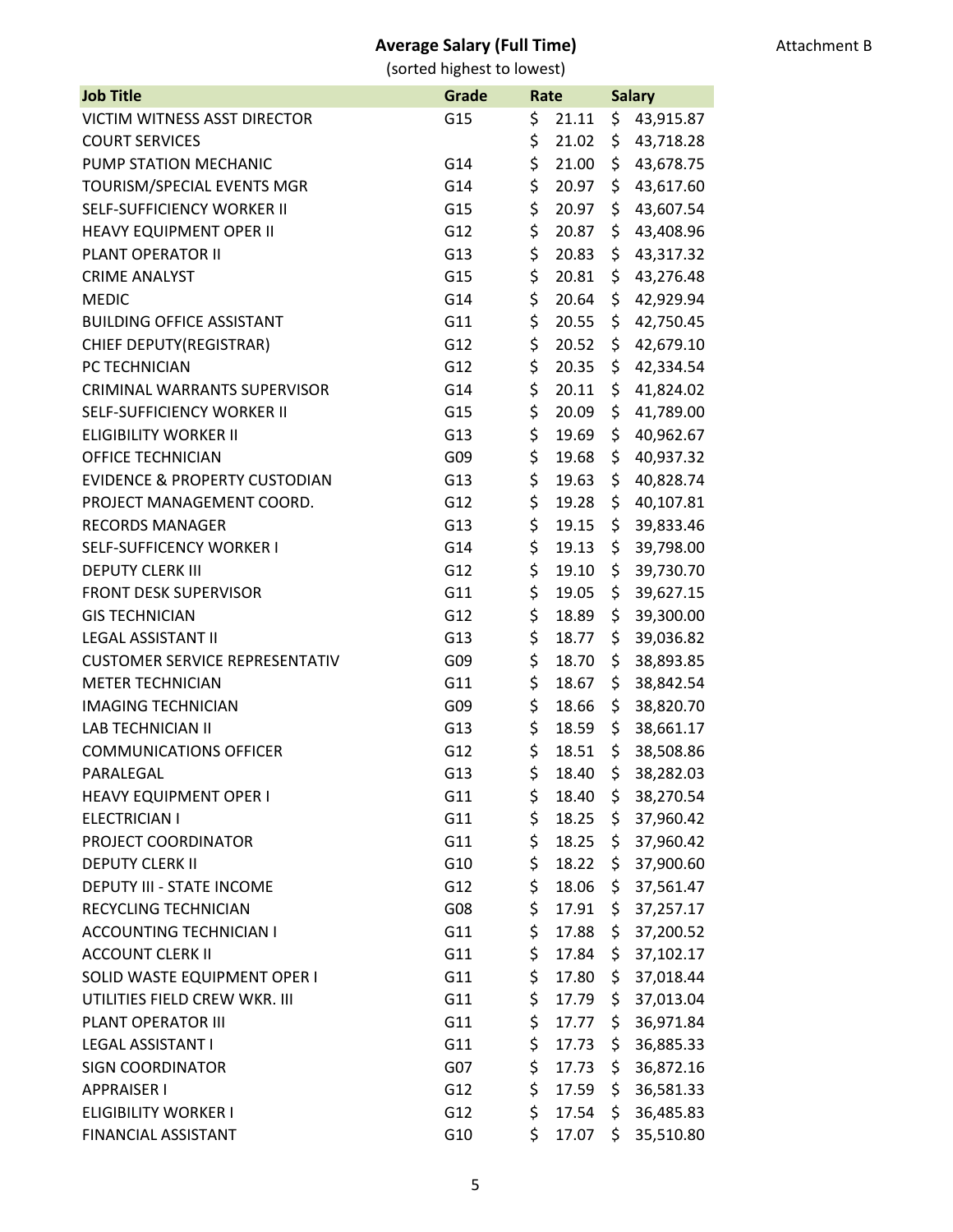### Attachment B

## **Average Salary (Full Time)**

| <b>Job Title</b>                | Grade | Rate |       | <b>Salary</b> |             |
|---------------------------------|-------|------|-------|---------------|-------------|
| MAINTENANCE TECHNICIAN          | G08   | \$   | 16.94 | \$            | 35,229.38   |
| PLANT MECHANIC I                | G11   | \$   | 16.86 | \$            | 35,077.05   |
| <b>DEPUTY II - STATE INCOME</b> | G10   | \$   | 16.70 | \$            | 34,733.09   |
| <b>UTILITIES WORKER</b>         | G06   | \$   | 16.58 | \$            | 34,484.94   |
| <b>CASHIER COORDINATOR</b>      | G10   | \$   | 16.54 | \$            | 34,409.65   |
| <b>MAINTENANCE TRADE WORKER</b> | G10   | \$   | 16.54 | \$            | 34,409.65   |
| AIDE II                         | G09   | \$   | 16.53 | \$            | 34,386.85   |
| PERMITS TECHNICIAN              | G08   | \$   | 16.09 | \$            | 33,470.56   |
| <b>CSA OFFICE ASSISTANT</b>     | G10   | \$   | 16.06 | \$            | 33,397.94   |
| FIRE SERVICES TECHNICIAN        | G10   | \$   | 16.06 | \$            | 33,397.73   |
| REVENUE RECOVERY TECHNICIAN     | G10   | \$   | 16.06 | \$            | 33,397.73   |
| ASSESSMENT TECHNICIAN           | G10   | \$   | 16.03 | \$            | 33, 343. 29 |
| UTILITIES FIELD CREW WORKER I   | G09   | \$   | 15.96 | \$            | 33,196.19   |
| ED AND TOURISM PROGRAM COORD.   | G10   | \$   | 15.90 | \$            | 33,070.43   |
| <b>OFFICE ASSISTANT</b>         | G10   | \$   | 15.90 | \$            | 33,070.43   |
| <b>METER READER</b>             | G08   | \$   | 15.90 | \$            | 33,065.97   |
| <b>ANIMAL CONTROL CLERK</b>     | G07   | \$   | 15.77 | \$            | 32,794.11   |
| <b>TRAINING ASSISTANT</b>       | G10   | \$   | 15.74 | \$            | 32,742.85   |
| PERSONAL PROPERTY CLERK         | G07   | \$   | 15.65 | \$            | 32,552.00   |
| <b>ACCOUNT CLERK I</b>          | G08   | \$   | 15.52 | \$            | 32,291.90   |
| <b>RECORDS CLERK</b>            | G07   | \$   | 15.39 | \$            | 32,008.92   |
| <b>SECRETARY</b>                | G08   | \$   | 15.19 | \$            | 31,594.27   |
| <b>CIVIL PROCESS CLERK</b>      | G08   | \$   | 15.01 | \$            | 31,210.40   |
| <b>CASHIER</b>                  | G08   | \$   | 14.78 | \$            | 30,751.24   |
| <b>MAINTENANCE WORKER</b>       | G06   | \$   | 14.58 | \$            | 30,336.10   |
| <b>COMMUNICATIONS OPERATOR</b>  | G08   | \$   | 14.58 | \$            | 30,326.19   |
| <b>SUPPORT CLERK</b>            | G06   | \$   | 14.52 | \$            | 30,207.63   |
| ANIMAL CONTROL SHELTER ASST     | G07   | \$   | 14.25 | \$            | 29,636.60   |
| <b>CRIMINAL WARRANTS CLERK</b>  | G07   | \$   | 14.08 | \$            | 29,286.40   |
| <b>CLERK</b>                    | G06   | \$   | 13.24 | \$            | 27,538.60   |
| LITTER CONTROL TECHNICIAN       | G05   | \$   | 12.54 | \$            | 26,081.57   |
| <b>Average salary</b>           |       |      |       | \$            | 52,468.34   |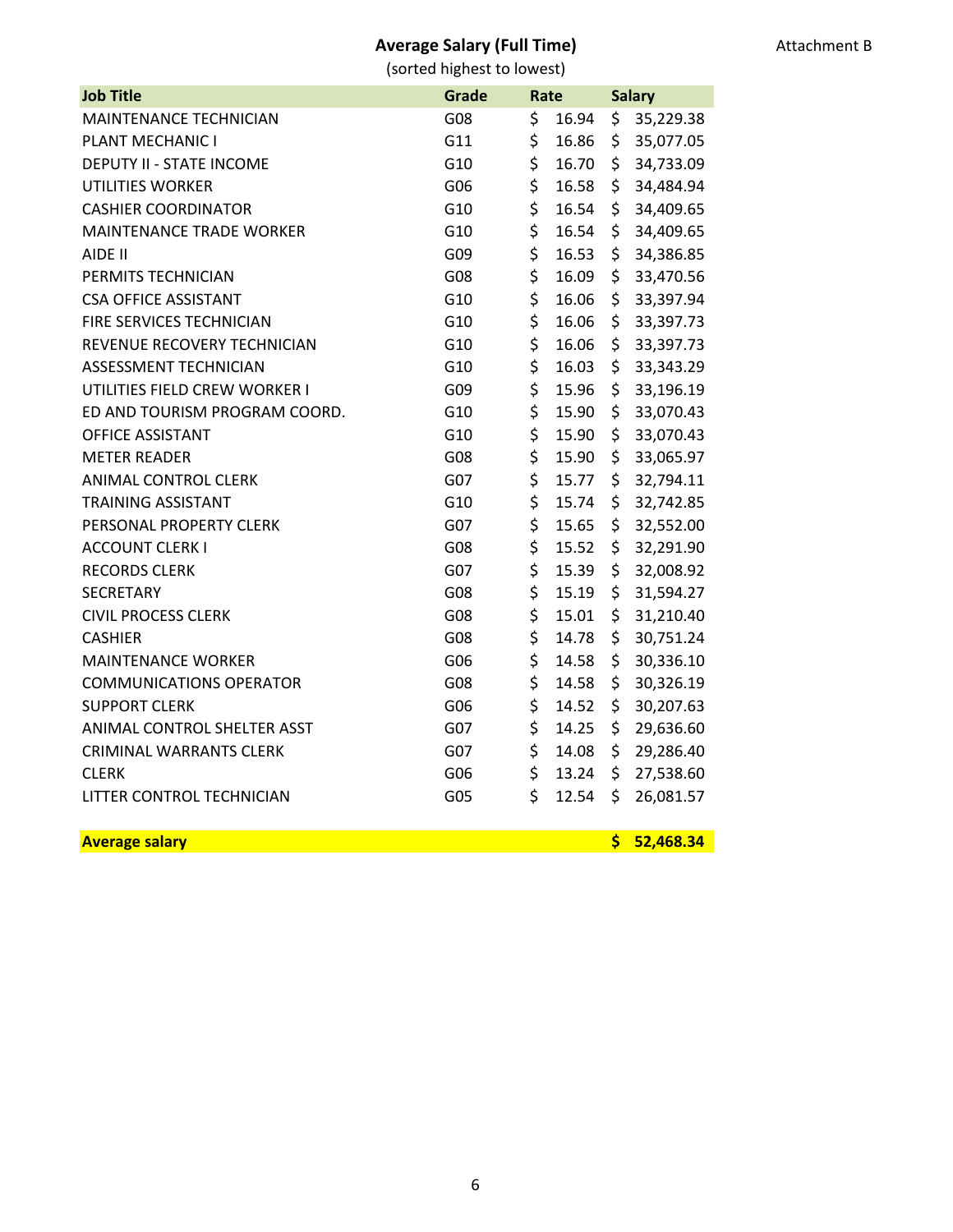| Attachment C |
|--------------|
|--------------|

| <b>POSITION</b>                       | <b>RATE</b> |
|---------------------------------------|-------------|
| <b>ACCOUNT CLERK I</b>                | \$14.28     |
| <b>ACCOUNTING TECHNICIAN I</b>        | \$17.70     |
| <b>ACCOUNTING TECHNICIAN II</b>       | \$18.41     |
| AIDE II                               | \$17.33     |
| ANIMAL CONTROL SHELTER ASST           | \$13.69     |
| <b>APPRAISER II</b>                   | \$25.11     |
| <b>APPRAISER TRAINEE</b>              | \$15.91     |
| <b>ASST REGISTRAR</b>                 | \$10.74     |
| <b>CLERK TYPIST</b>                   | \$15.24     |
| <b>COMMUNICATIONS OFFICER</b>         | \$19.56     |
| <b>COMMUNICATIONS OPERATOR</b>        | \$14.28     |
| <b>DEPUTY CLERK I</b>                 | \$14.33     |
| <b>DEPUTY SHERIFF</b>                 | \$23.15     |
| <b>DETECTIVE</b>                      | \$24.81     |
| <b>ELIGIBILITY WORKER I</b>           | \$17.36     |
| <b>ELIGIBILITY WORKER II</b>          | \$18.59     |
| <b>FACILITY ATTENDANT</b>             | \$10.33     |
| <b>FAMILY SERVICES WORKER II</b>      | \$22.55     |
| <b>FARMER'S MARKET ASST MGR</b>       | \$12.57     |
| <b>FARMER'S MARKET MANAGER</b>        | \$15.14     |
| <b>GATE ATTENDANT I</b>               | \$7.85      |
| <b>GATE ATTENDANT II</b>              | \$9.02      |
| <b>IMAGING TECHNICIAN</b>             | \$15.00     |
| <b>IT BUSINESS ANALYST</b>            | \$35.70     |
| <b>LITTER CONTROL TECHNICIAN</b>      | \$12.34     |
| <b>MAINTENANCE WORKER</b>             | \$13.08     |
| <b>MAINTENANCE WORKER - CUSTODIAL</b> | \$13.98     |
| <b>MUSEUM CURATOR</b>                 | \$22.08     |
| <b>OFFICE MANAGER I</b>               | \$21.02     |
| PARK ATTENDANT                        | \$9.90      |
| PARKING ENFORCEMENT OFFICER I         | \$16.70     |
| PC TECHNICIAN                         | \$19.11     |
| PROGRAM ASST(SHERIFF)                 | \$16.83     |
| <b>RECORDS CLERK</b>                  | \$16.55     |
| <b>SCALE TECHNICIAN</b>               | \$11.90     |
| <b>SECRETARY</b>                      | \$17.88     |
| SENIOR MARSHALL CENTER ATTEND         | \$10.19     |
| SOLID WASTE EQUIPMENT OPER I          | \$17.02     |
| <b>SUPPORT CLERK</b>                  | \$13.08     |
| <b>VISITOR CENTER COUNSELOR</b>       | \$12.48     |
| <b>Average hourly rate</b>            | \$13.77     |
|                                       |             |